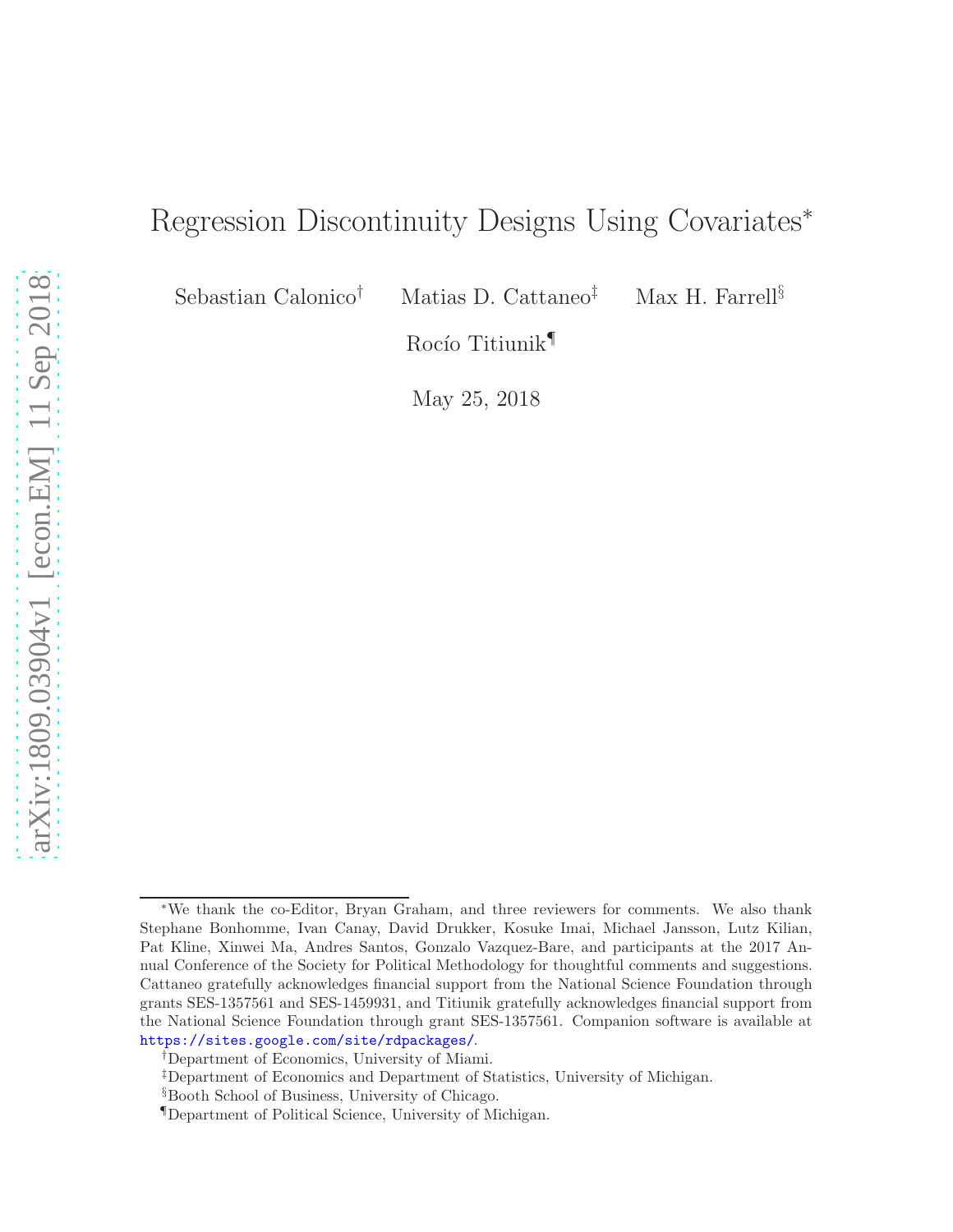#### Abstract

We study regression discontinuity designs when covariates are included in the estimation. We examine local polynomial estimators that include discrete or continuous covariates in an additive separable way, but without imposing any parametric restrictions on the underlying population regression functions. We recommend a covariate-adjustment approach that retains consistency under intuitive conditions, and characterize the potential for estimation and inference improvements. We also present new covariate-adjusted mean squared error expansions and robust bias-corrected inference procedures, with heteroskedasticity-consistent and cluster-robust standard errors. An empirical illustration and an extensive simulation study is presented. All methods are implemented in R and Stata software packages.

Keywords: regression discontinuity, covariate adjustment, causal inference, local polynomial methods, robust inference, bias correction, tuning parameter selection.

JEL codes: C14, C18, C21.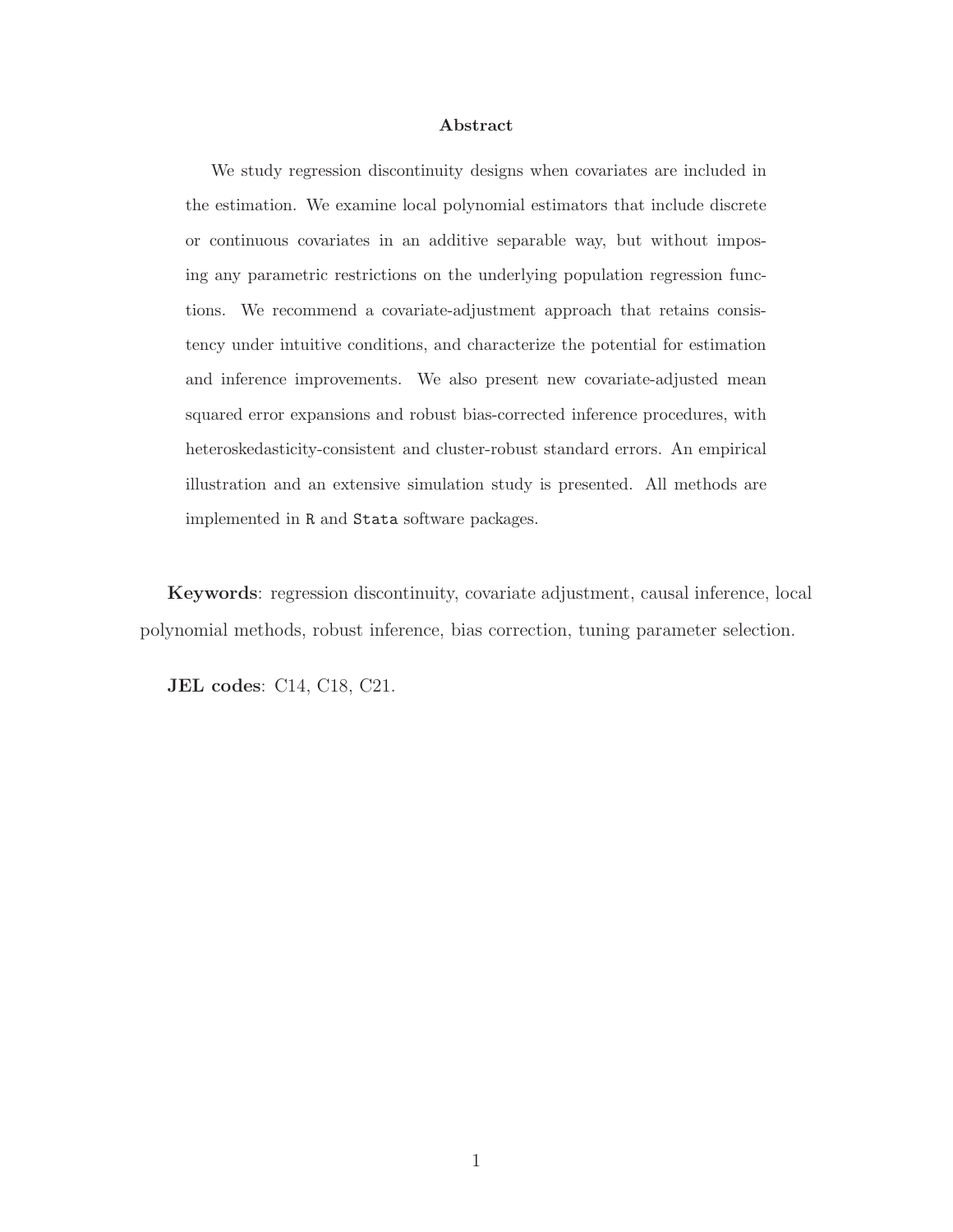## 1 Introduction

The Regression Discontinuity (RD) design is widely used in Economics, Political Science, and many other social, behavioral, biomedical, and statistical sciences. Within the causal inference framework, the RD design is considered to be one of the most credible non-experimental strategies because it relies on weak and easy-to-interpret nonparametric identifying assumptions, which permit flexible and robust estimation and inference for local treatment effects. The key feature of the design is the existence of a score, index, or running variable for each unit in the sample, which determines treatment assignment via hard-thresholding: all units whose score is above a known cutoff are offered treatment, while all units whose score is below this cutoff are not. Identification, estimation, and inference proceed by comparing the responses of units near the cutoff, taking those below (comparison group) as counterfactuals to those above (treatment group). For literature reviews and practical introductions, see [Imbens and Lemieux](#page-28-0) [\(2008](#page-28-0)), [Lee and Lemieux](#page-29-0) [\(2010\)](#page-29-0), [Cattaneo and Escanciano](#page-27-0) [\(2017\)](#page-27-0), [Cattaneo, Titiunik and Vazquez-Bare](#page-28-1) [\(2017\)](#page-28-1), [Cattaneo, Idrobo and Titiunik](#page-28-2) [\(2018a](#page-28-2)[,b\)](#page-28-3), and references therein.

Nonparametric identification of the RD treatment effect typically relies on continuity assumptions, which motivate nonparametric local polynomial methods tailored to flexibly approximate, above and below the cutoff, the unknown conditional mean function of the outcome variable given the score. In practice, researchers often choose a local linear polynomial and perform estimation using weighted linear least squares, giving higher weights to observations close to the cutoff. These estimates are then used to assess whether there is a discontinuity in levels, derivatives, or ratios thereof, at the cutoff. If present, this discontinuity is interpreted as some average response to the treatment (assignment) at the cutoff, depending on the setting and assumptions under consideration.

When practitioners employ weighted least squares to estimate RD effects, they of-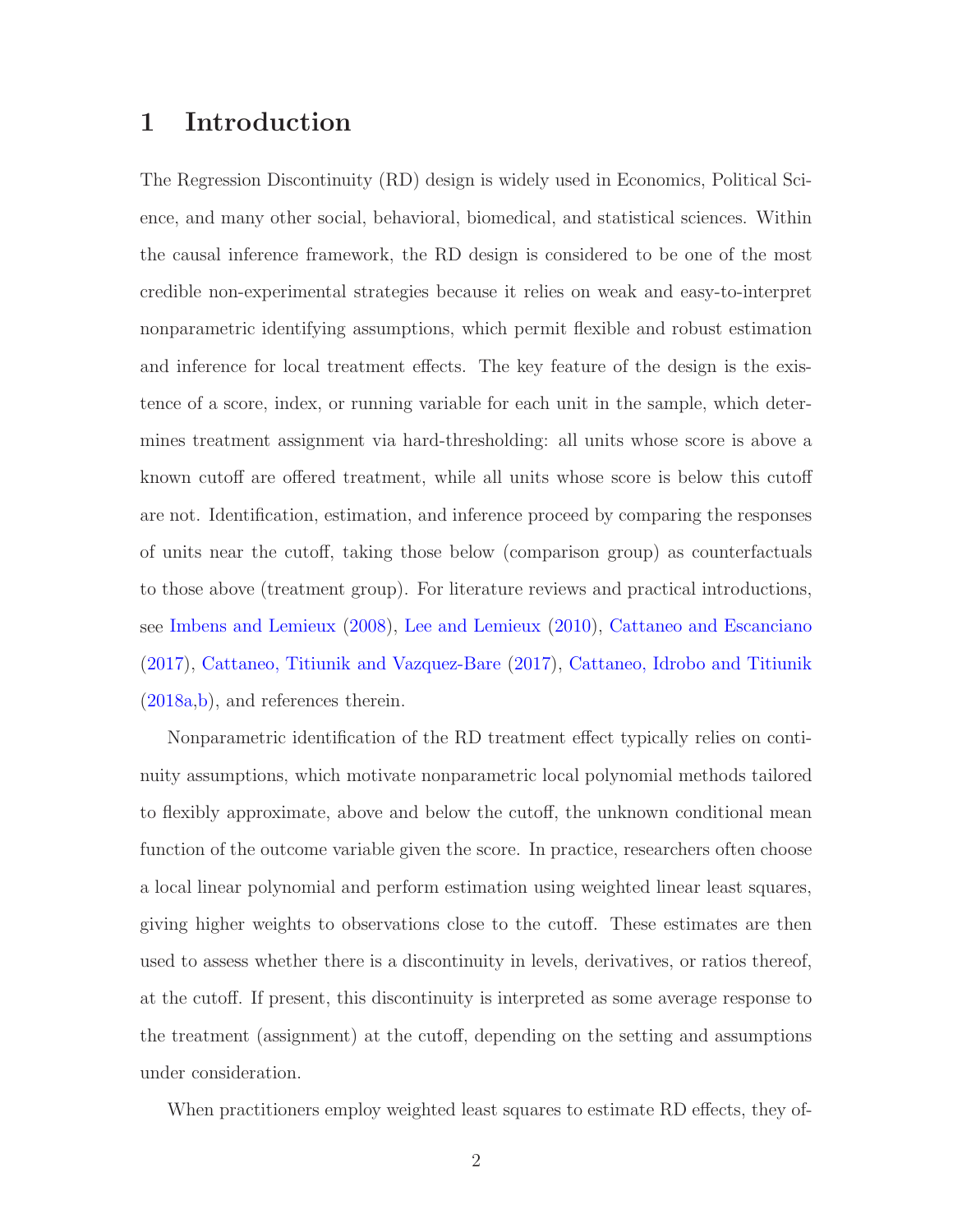ten augment their estimation models with additional predetermined covariates such as demographic or socio-economic characteristics of the units. Despite the pervasiveness of this practice, there has been little formal study of the consequences of covariate adjustment for identification, estimation, and inference of RD effects under standard smoothness conditions and when employing standard nonparametric local polynomial estimators (e.g., local linear regression). This has led to the proliferation of ad-hoc covariate-adjustment practices that, at best, reduce the transparency of the estimation and, at worst, result in generally incomparable, or even inconsistent, estimators. We provide results that formalize and justify covariate adjustment in local polynomial analysis of RD designs, offering valid and practical estimation and inference procedures.

We augment the standard local polynomial regression to allow covariate adjustment in an additive separable, linear-in-parameters way, following very closely the estimation models typically employed by applied researchers. Our approach allows for the inclusion of continuous, discrete, and mixed regressors, and does not require additional smoothing methods such as choosing other bandwidths or kernels, nor parametric functional form assumptions. Importantly, although we consider estimation models where the covariates enter linearly (in parameters), this is purely a local linear projection, and is in no way an assumption about the functional form of the underlying regression functions. In other words, we study the limiting behavior of local linear least squares estimators of regression functions in a fully nonparametric sense. Within this framework, there does not appear to be broad consensus in applied work as to how exactly the covariates should enter the model. We characterize not only the conditions under which the inclusion of covariates is appropriate, but also the ways in which adjusting by covariates may lead to inconsistent or poorly behaved RD estimators. Thus, our formal results offer concrete guidelines for applied researchers who want to employ covariate-adjusted local regression methods, which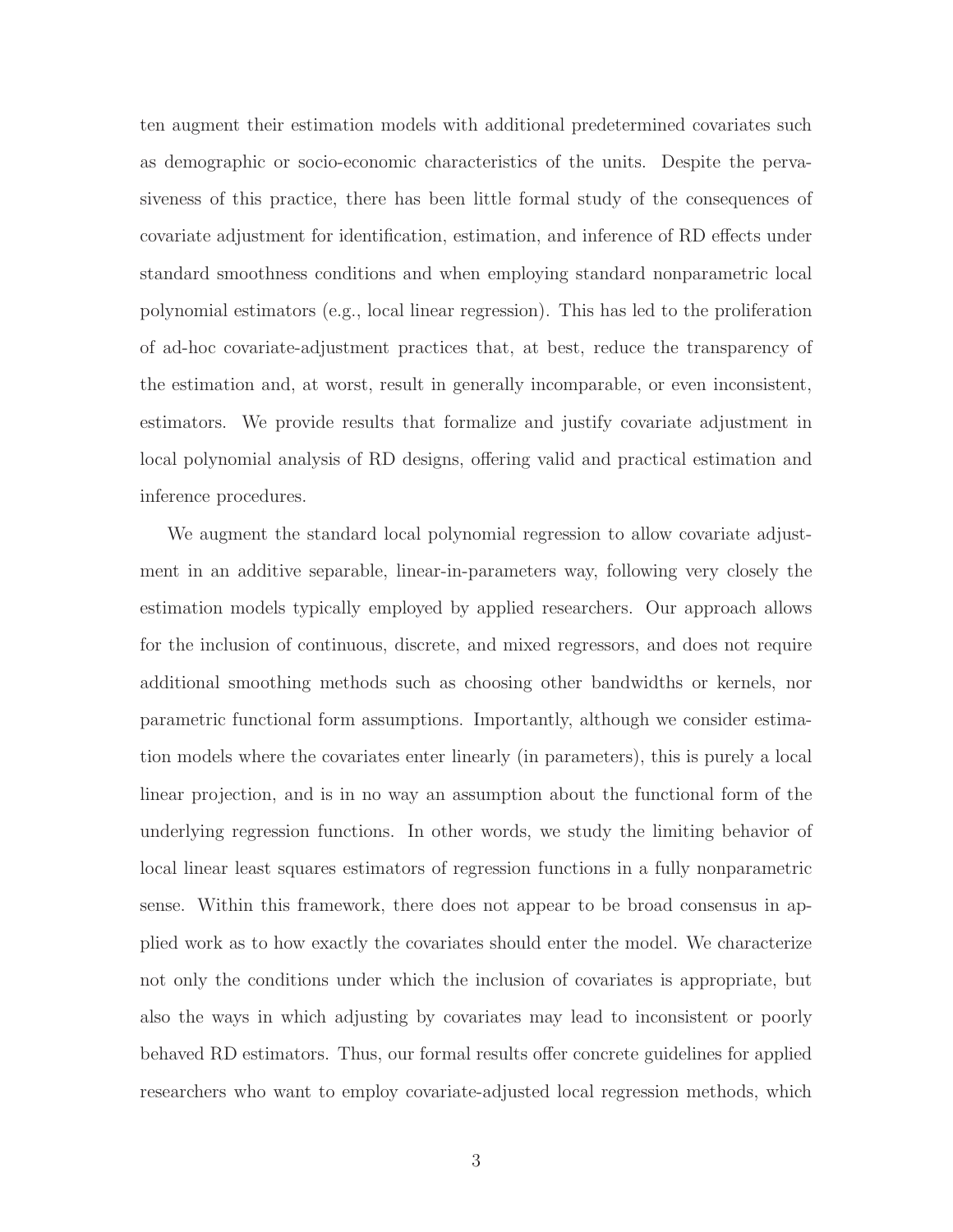were previously unavailable.

We advocate the use of a simple covariate-adjusted RD estimator that imposes the same adjustment above and below the cutoff. This estimator is easy to implement, and is consistent for the standard RD treatment effect under the mild, intuitive condition that the treatment has no mean effect on the covariates at the cutoff. For example, in the sharp RD design, the only requirement is that the covariates have equal conditional expectation limits from above and below at the cutoff, which is often conceived and presented as a falsification or "placebo" test in RD empirical studies [\(Lee](#page-29-1), [2008\)](#page-29-1). For kink RD designs, we show that additional conditions on the covariates are needed, suggesting new specification tests for empirical work (all details are provided in the supplemental appendix). The requirement of "balanced" covariates at the cutoff is the most natural and practically relevant sufficient condition. We also show that employing other covariate-adjusted estimators may lead to inconsistency and/or invalid inference.

We offer a complete large sample analysis of our recommended covariate-adjusted RD estimator, including novel mean squared error (MSE) expansions, MSE-optimal bandwidths (with consistent data-driven implementations), MSE-optimal point estimators, and valid asymptotic inference, covering all empirically relevant RD designs (sharp RD, kink RD, fuzzy RD, and fuzzy kink RD), with both heteroskedastic and clustered data. We characterize precisely the potential for efficiency gains, which are guaranteed when the best linear effect of the additional covariates on the outcome, at the cutoff, is equal for both control and treatment groups. These results have immediate practical use in any RD analysis and aid in interpreting prior results. We illustrate our methods numerically by revisiting the data of [Ludwig and Miller](#page-29-2) [\(2007\)](#page-29-2) to reanalyze the effect of Head Start on child mortality, and with an extensive simulation study. We also provide Stata and R packages that implement all our methods [\(Calonico, Cattaneo, Farrell and Titiunik,](#page-27-1) [2017\)](#page-27-1).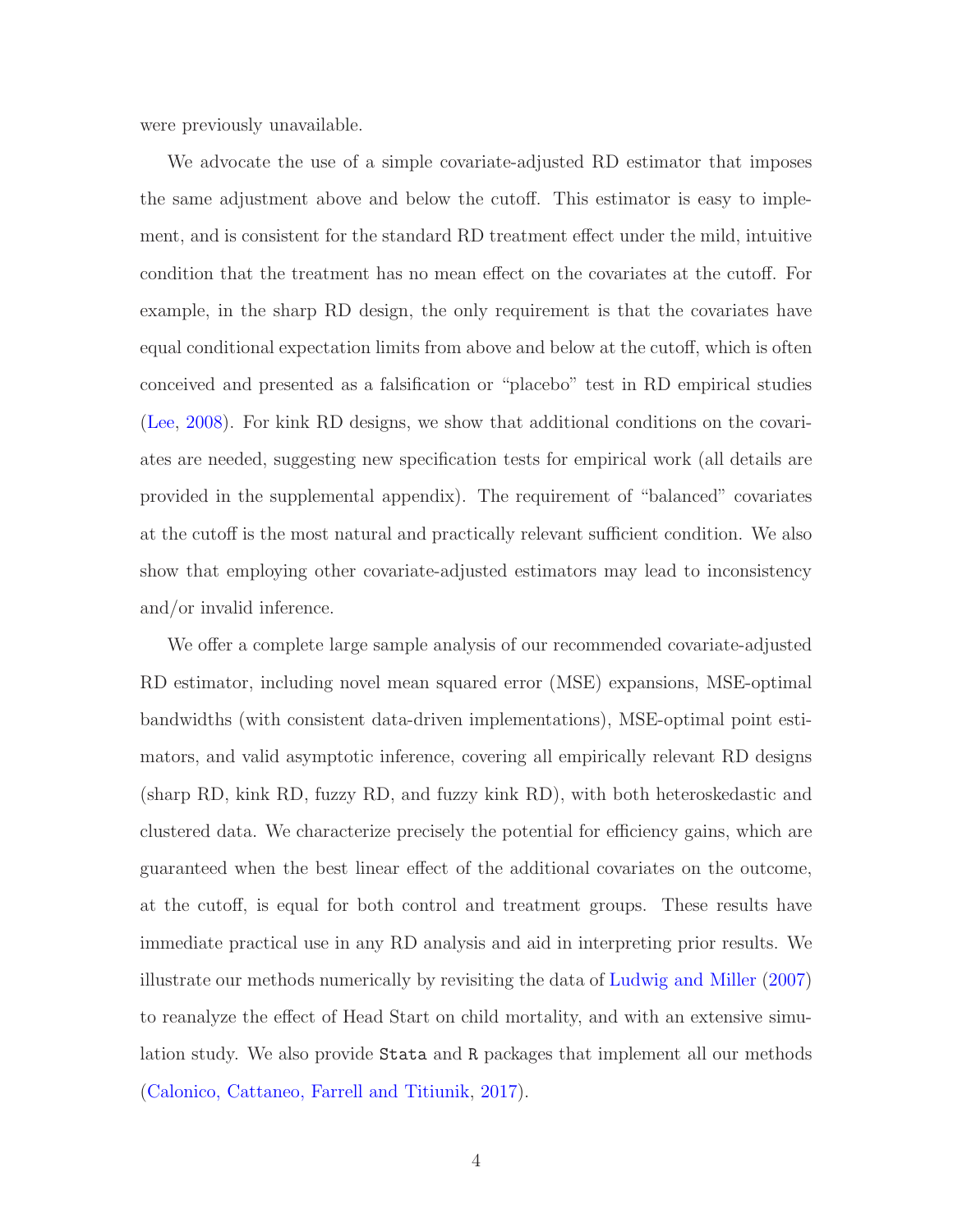Our framework for covariate adjustment is best suited for settings where the inclusion of covariates is intended to increase the precision of the RD treatment effect estimator, in the same spirit as (pre-intervention) covariates are often included in the analysis of randomized experiments. We require that the treatment have no effect on the covariates at the cutoff, and the conditional expectations of potential outcomes and covariates given the score be continuous at the cutoff. We impose no restrictions on the "long" conditional expectation of potential outcomes given the score and the covariates. These conditions are in perfect agreement with nonparametric identification results in the RD literature and with standard regression adjustment arguments in the context of randomized experiments.

An alternative motivation for the inclusion of covariates in RD analysis is to increase the plausibility of the design in cases where researchers fear that the potential outcomes are discontinuous at the cutoff; in these cases, the inclusion of covariates is intended to restore identification of some RD parameter. This second motivation generally requires either parametric assumptions on the regression functions to enable extrapolation, or other design assumptions that redefine the parameter of interest in a fixed local neighborhood rather than at the cutoff point. In this context, our estimation and inference results can continue to be used under stronger assumptions. For example, if the covariate specification in the "long" regression functions is assumed correct within a neighborhood around the cutoff, covariate-adjustment leads to identification, estimation, and inference of the corresponding RD treatment effect, as it occurs in standard parametric linear regression settings. However, our main goal here is on nonparametric identification, estimation, and inference of the canonical RD parameter at the cutoff, which is assumed to be well defined to begin with. We plan to investigate covariate-adjustment for identification of other RD treatment effects in future work.

Our paper contributes to the large and still rapidly expanding methodological lit-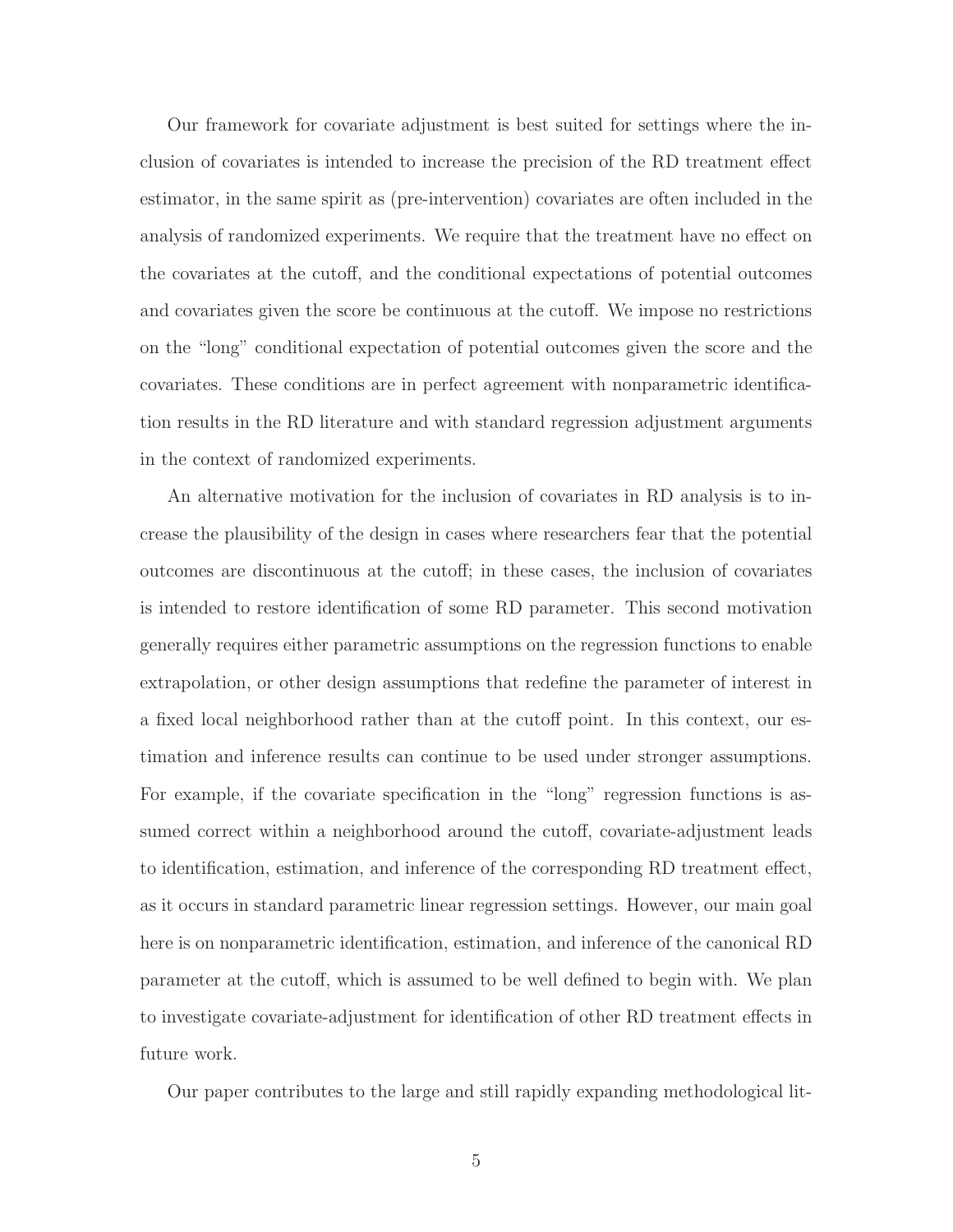erature on RD designs—we stay away from summarizing this literature due to space constrains, and refer the reader to the references cited in our opening paragraph. From the specific perspective of covariate adjustment, our paper is related to two strands of the literature. First, a portion of the RD literature re-interprets the data as being "as good as randomized" within a small window around the cutoff, though this requires stronger conditions than just continuity/smoothness of conditional expectations as we maintain here [\(Lee,](#page-29-1) [2008](#page-29-1); [Cattaneo, Frandsen and Titiunik](#page-27-2), [2015;](#page-27-2) [Cattaneo, Titiunik and Vazquez-Bare](#page-28-1), [2017;](#page-28-1) [Sekhon and Titiunik](#page-29-3), [2017\)](#page-29-3). Adopting a local randomization perspective, our work is related in obvious ways to the large literature on covariate adjustment in randomized experiments (e.g., [Imbens and Rubin,](#page-29-4) [2015,](#page-29-4) and references therein), and shows two interesting connections. On the one hand, we find that the conditions under which adjusting for pre-treatment covariates can lead to efficiency gains parallel those required in classical experiments (Section [4.2\)](#page-18-0), although we also find that some approaches have inferior estimation and inference properties because of the intrinsic smoothing in RD methods (Lemma [1\)](#page-12-0), which is absent in experimental methods. On the other hand, it follows from our results that adjusting for imbalanced covariates in order to restore identification is not possible without functional form assumptions, just like in randomized experiments it is not generally possible to remove imbalances by simply adjusting for the covariates that are correlated with treatment.

Second, Frölich and Huber [\(2018](#page-28-4)) develop a nonparametric kernel method to account for observed covariates for RD treatment effect estimation. This localize-thensmooth method of adding covariates to RD designs involves nonparametric estimation over both the running variable and the covariates, and thus requires  $d+2$  bandwidth choices (where d denotes the dimension of the additional covariates included). Their estimator recovers a weighted average of local treatment effects, which coincides with the standard RD treatment effect of interest under further "balance" type conditions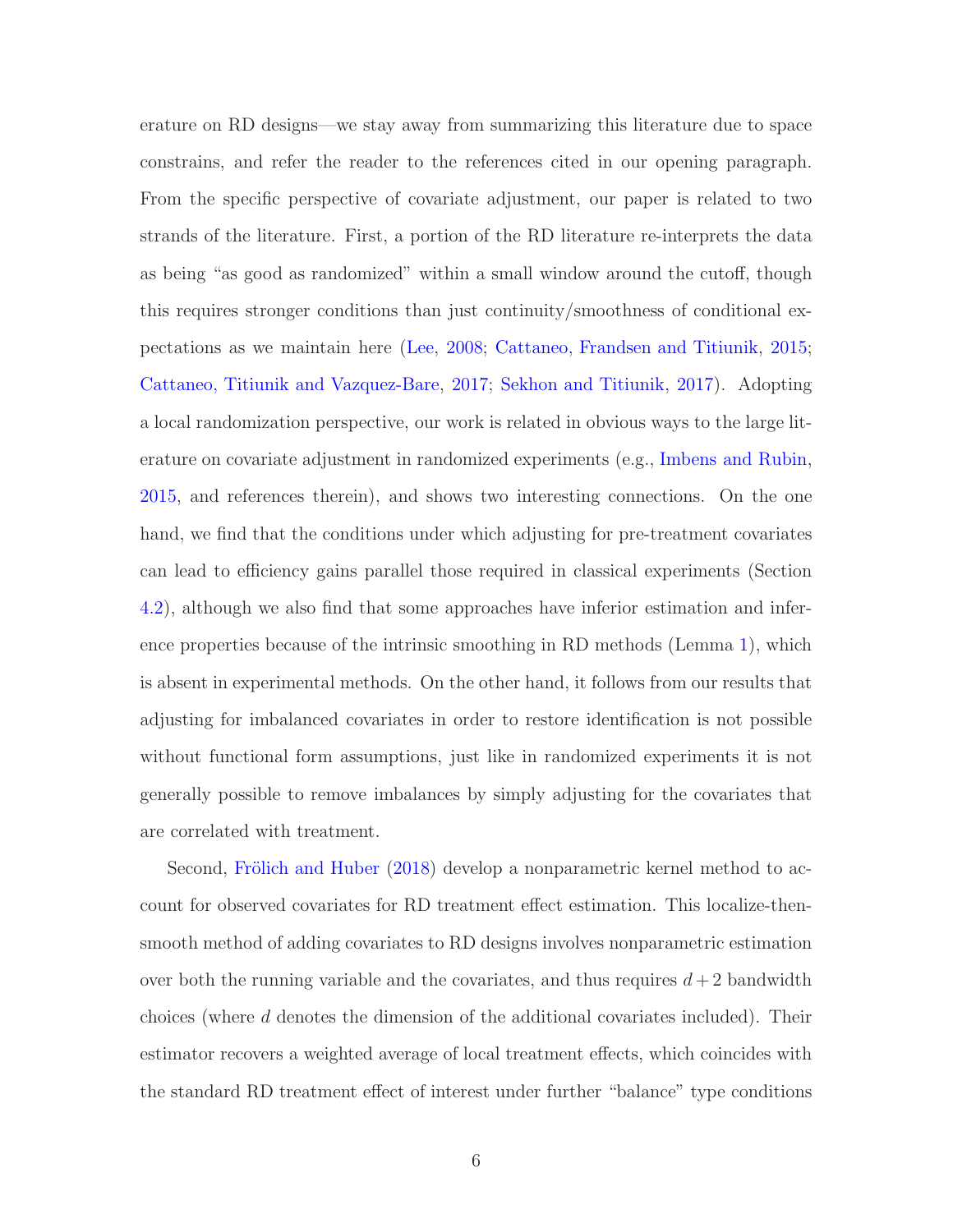on the covariates. In contrast, our methods do not require any smoothness assumptions on, or nonparametric smoothing over, the "long" conditional expectation depending on the d additional covariates, and are in perfect agreement with empirical practice (i.e., local regression methods adding covariates linearly and employing only linear projection arguments). Furthermore, we provide optimal bandwidth selectors and robust bias-corrected inference with valid variance estimators under both heteroskedasticity and clustering, and also cover kink RD designs in addition to sharp and fuzzy designs.

The upcoming presentation is organized as follows. Section [2](#page-7-0) introduces the framework, Sections [3](#page-12-1) and [4](#page-15-0) summarize our main methodological results, Section [5](#page-23-0) briefly discusses numerical results, and Section [6](#page-26-0) concludes. Due to space limitations, we discuss only local linear estimation in sharp RD designs, but in the lengthy supplemental appendix we extend our results to fuzzy and kink RD designs for any local polynomial order, in addition to reporting several other results of interest. Companion software, replication files, and other materials can be found at <https://sites.google.com/site/rdpackages/>.

## <span id="page-7-0"></span>2 Sharp RD Designs Using Covariates

The observed data is assumed to be a random sample  $(Y_i, T_i, X_i, \mathbf{Z}_i)$  $'_{i})', i = 1, 2, \ldots, n.$ The key feature of any RD design is the presence of a continuous score or running variable  $X_i$ , with known threshold  $\bar{x}$ , which determines treatment assignment for each unit in the sample. For simplicity, here we discuss only sharp RD designs, where all units with  $X_i \geq \bar{x}$  are assigned to the treatment group and receive the treatment, and all units with  $X_i < \bar{x}$  are assigned to the control group and do not receive the treatment. We also normalize  $\bar{x} = 0$  to save notation. All other cases are discussed in the supplemental appendix.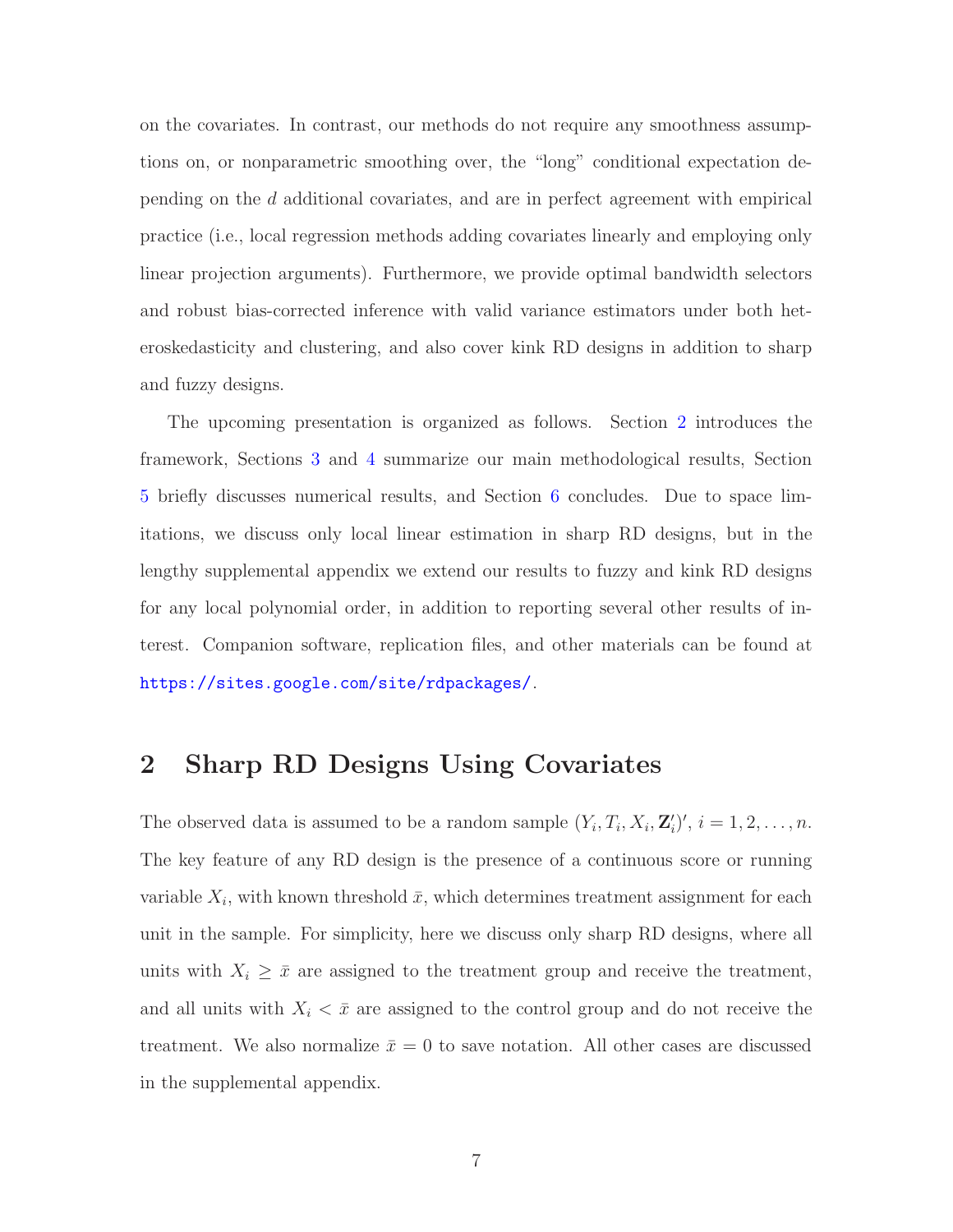Using the potential outcomes framework, the observed outcome is  $Y_i = Y_i(0) \cdot (1 T_i$ ) +  $Y_i(1) \cdot T_i$ , where  $T_i = \mathbb{1}(X_i \geq \bar{x})$  denotes treatment status and  $Y_i(1)$  and  $Y_i(0)$ are the potential outcomes with and without treatment, respectively, for each unit  $i$ in the sample. The parameter of interest is the average treatment effect at the cutoff:

$$
\tau = \mathbb{E}[Y_i(1) - Y_i(0)|X_i = 0].
$$

Evaluation points of functions are dropped whenever possible throughout the paper. [Hahn, Todd and van der Klaauw](#page-28-5) [\(2001\)](#page-28-5) give precise, easy-to-interpret conditions for nonparametric identification of the standard RD treatment effect  $\tau$ , without additional covariates. The key substantive identifying assumption is that  $\mathbb{E}[Y_i(t)|X_i = x]$ ,  $t \in \{0, 1\}$ , are continuous at the cutoff  $x = 0$ .

The new feature studied in this paper is the presence of additional covariates, collected in the random vector  $\mathbf{Z}_i \in \mathbb{R}^d$ , which could be continuous, discrete, or mixed. We set  $\mathbf{Z}_i = \mathbf{Z}_i(0) \cdot (1 - T_i) + \mathbf{Z}_i(1) \cdot T_i$ , where  $\mathbf{Z}_i(1)$  and  $\mathbf{Z}_i(0)$  denote the potential covariates on either side of the threshold. In practice, it is natural to assume that some features of the marginal distributions of  $\mathbf{Z}_i(1)$  and  $\mathbf{Z}_i(0)$  are equal near the cutoff or, more generally, that  $\mathbf{Z}_i(1) =_d \mathbf{Z}_i(0)$ , which is implied by the definition of a "pre-treatment" or "pre-determined" covariate in the causal inference literature.

A large portion of the literature on estimation and inference in RD designs focuses on local polynomial estimators. In practice, researchers first choose a neighborhood around the cutoff, usually via a bandwidth choice  $h$ , and then conduct local linear polynomial inference—that is, they rely on linear regression fits using only units whose scores  $X_i$  lay within that pre-selected neighborhood, with the weighting scheme determined by the choice of kernel function  $K(\cdot)$ . The role of the kernel and bandwidth is to localize the regression fit near the cutoff. The most popular choices are the uniform kernel (equally weighting observations  $X_i \in [-h, h]$ ) and the triangular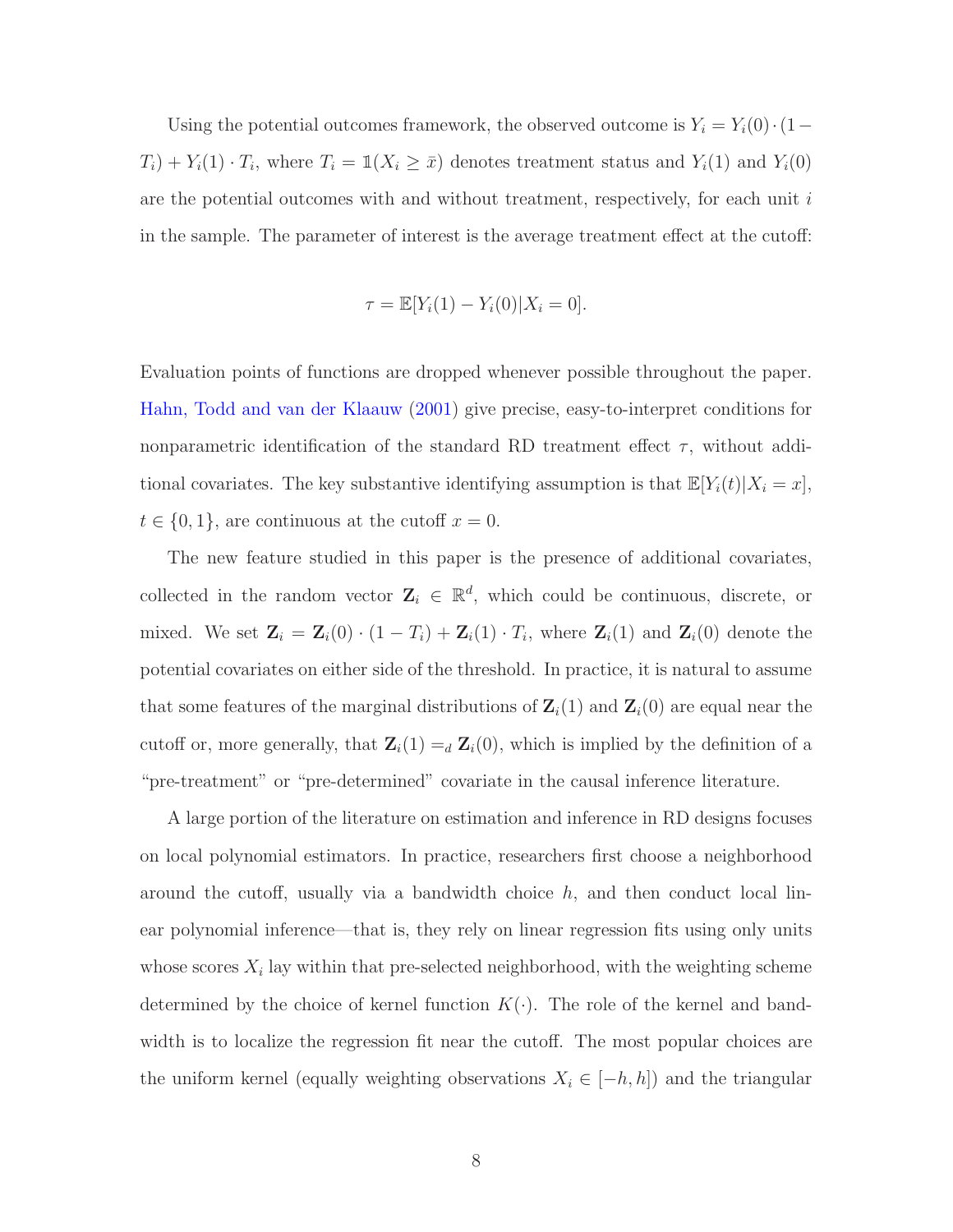kernel (linearly down-weighting observations  $X_i \in [-h, h]$ ). To be specific, the standard local linear RD treatment effect estimator  $\hat{\tau}$  is obtained by running the weighted least squares regression of  $Y_i$  on a constant,  $T_i$ ,  $X_i$ , and  $X_iT_i$  using only units with  $X_i \in [-h, h]$  and applying weights  $K(X_i/h)$ , which in this paper we denote by

<span id="page-9-2"></span>
$$
\hat{\tau} : \quad \hat{Y}_i = \hat{\alpha} + T_i \hat{\tau} + X_i \hat{\beta}_- + T_i X_i \hat{\beta}_+.
$$
\n<sup>(1)</sup>

We give a precise definition of  $\hat{\tau}$  and all other estimators in the supplemental appendix. The estimator  $\hat{\tau}$  is, of course, numerically equivalent to the difference in intercepts that would be obtained from two separate weighted least squares regressions using observations on each side of the cutoff (with the same kernel and bandwidth). We set the problem as a single joint least squares linear regression fit to ease the upcoming comparisons with covariate-adjusted RD estimators. We maintain the local linear specification for simplicity but, as shown in the supplemental appendix, all our results apply to any p-th order local polynomial fit.

While the standard estimator  $\hat{\tau}$  is popular in empirical work, it is common to augment the specification with the additional covariates  $\mathbf{Z}_i$ . In practice, these covariates can be included in many different ways. We consider five linear covariate-adjustment specifications, some with centered covariates, to mimic the variety of current empirical practice:

<span id="page-9-0"></span>
$$
\tilde{\tau} : \tilde{Y}_i = \tilde{\alpha} + T_i \tilde{\tau} + X_i \tilde{\beta}_- + T_i X_i \tilde{\beta}_+ + \mathbf{Z}_i' \tilde{\gamma}, \qquad (2)
$$

$$
\check{\tau} \quad : \quad \check{Y}_i = \check{\alpha} + T_i \check{\tau} + X_i \check{\beta}_- + T_i X_i \check{\beta}_+ + (1 - T_i) \mathbf{Z}_i' \check{\gamma}_- + T_i \mathbf{Z}_i' \check{\gamma}_+, \tag{3}
$$

$$
\dot{\tau} \quad : \quad \dot{Y}_i = \dot{\alpha} + T_i \dot{\tau} + X_i \dot{\beta}_- + T_i X_i \dot{\beta}_+ + (\mathbf{Z}_i - \mathbf{\bar{Z}})' \dot{\boldsymbol{\gamma}}, \tag{4}
$$

$$
\ddot{\tau} \quad : \quad \ddot{Y}_i = \ddot{\alpha} + T_i \ddot{\tau} + X_i \ddot{\beta}_- + T_i X_i \ddot{\beta}_+ + (1 - T_i) (\mathbf{Z}_i - \bar{\mathbf{Z}})' \ddot{\boldsymbol{\gamma}}_- + T_i (\mathbf{Z}_i - \bar{\mathbf{Z}})' \ddot{\boldsymbol{\gamma}}_+, \tag{5}
$$

<span id="page-9-1"></span>
$$
\ddot{\tau} \quad : \quad \ddot{Y}_i = \ddot{\alpha} + T_i \ddot{\tau} + X_i \ddot{\beta}_- + T_i X_i \ddot{\beta}_+ + (1 - T_i) (\mathbf{Z}_i - \bar{\mathbf{Z}}_-)' \ddot{\mathbf{\gamma}}_- + T_i (\mathbf{Z}_i - \bar{\mathbf{Z}}_+)'\ddot{\mathbf{\gamma}}_+, \tag{6}
$$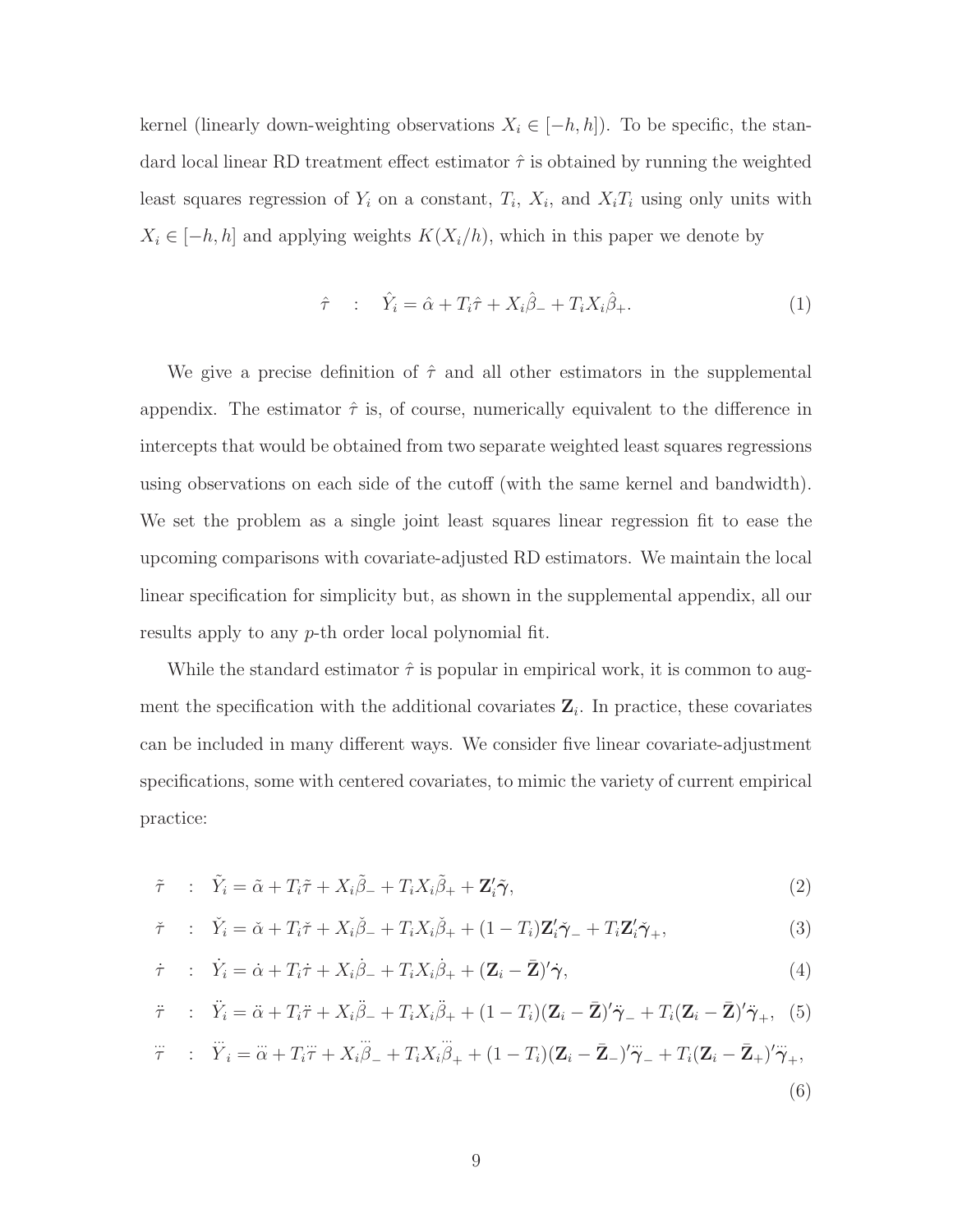where all these weighted least squares regressions are computed only for observations with  $X_i \in [-h, h]$  and weights  $K(X_i/h)$ , and  $\bar{Z}, \bar{Z}_-$  and  $\bar{Z}_+$  correspond, respectively, to the sample average of  $Z_i$  for  $X_i \in [-h, h]$ ,  $X_i \in [-h, 0)$  and  $X_i \in [0, h]$ .

Our recommended approach is  $\tilde{\tau}$  in [\(2\)](#page-9-0), which we call the *covariate-adjusted RD* estimator. This estimator broadly captures the common empirical practice of first choosing a neighborhood around the cutoff, and then conducting local linear least squares estimation and inference with covariates. We formalize two important points regarding the way that the additional covariates  $\mathbf{Z}_i$  are used in the local least squares fit: (i) additive separability between the running variable and the covariates, and (ii) linear-in-parameters specification for the covariates. We avoid full nonparametric estimation over  $(X_i, \mathbf{Z}'_i)$  $(i)' \in \mathbb{R}^{1+d}$ , which would introduce d additional bandwidths and kernels, quickly leading to a curse of dimensionality and hence rendering empirical application infeasible. Furthermore, in practice,  $\mathbf{Z}_i$  could include power expansions, interactions, and other "flexible" transformations of the original covariates. This approach to RD covariate adjustment allows for any type of additional regressors, including fixed effects or other discrete variables.

As discussed above, we focus on the common motivation for covariate adjustment based on improving the precision of the estimator of the RD treatment effect,  $\tau$ , analogously to the standard justification for covariate adjustment in randomized experiments. We build on this intuition and make precise the conditions required for consistency of the covariate-adjusted RD estimator  $\tilde{\tau}$  for  $\tau$ . We also show that much more stringent conditions are required if the estimation model includes treatmentcovariate interactions and/or centering.

#### 2.1 Notation and Regularity Conditions

The following assumption defines notation and collects the conditions required for sharp RD designs.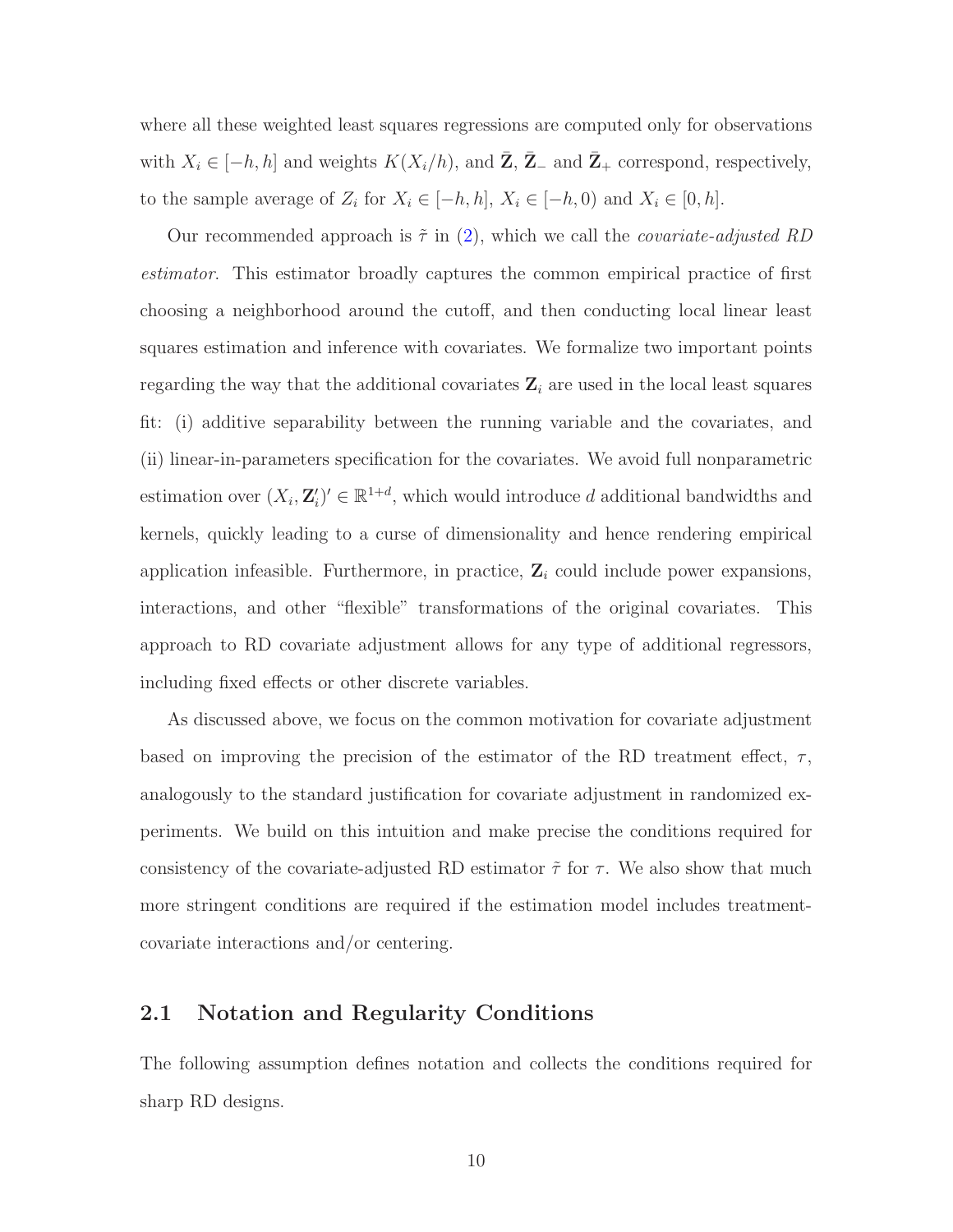<span id="page-11-0"></span>Assumption SRD. For  $t \in \{0,1\}$  and all  $x \in [x_l, x_u]$ , where  $x_l, x_u \in \mathbb{R}$  such that  $x_l < \bar{x} < x_u$ :

(a) The Lebesgue density of  $X_i$ , denoted  $f(x)$ , is continuous and bounded away from zero.

(b)  $\mu_{Y-}(x) = \mathbb{E}[Y_i(0)|X_i = x]$  and  $\mu_{Y+}(x) = \mathbb{E}[Y_i(1)|X_i = x]$  are thrice continuously differentiable.

(c)  $\mu_{Z-}(x) = \mathbb{E}[\mathbf{Z}_i(0)|X_i = x]$  and  $\mu_{Z+}(x) = \mathbb{E}[\mathbf{Z}_i(1)|X_i = x]$  are thrice continuously differentiable, and  $\mathbb{E}[\mathbf{Z}_i(t)Y_i(t)|X_i = x]$  is continuously differentiable. (d)  $\mathbb{V}[(Y_i(t), \mathbf{Z}_i(t)')]X_i = x$  is continuously differentiable and invertible. (e)  $\mathbb{E}[|(Y_i(t), \mathbf{Z}_i(t)')|^4 | X_i = x]$ , is continuous, where  $|\cdot|$  denotes the Euclidean norm.

Assumption [SRD](#page-11-0) imposes standard continuity/smoothness assumptions common to all nonparametric analyzes of RD designs (parts (a) and (b)), plus a mild assumption to allow for the inclusion of additional covariates (part (c)). Parts (d) and (e) are standard restrictions on the conditional variances and higher-moments. Indeed, if one simply ignores all statements involving the additional covariates, the conditions are exactly those found in the RD literature for local linear regression (the supplemental appendix shows the version for polynomial fits of degree  $p \geq 1$ .

The assumptions are placed only on features such as the mean and variance of the conditional distributions given the running variable  $X_i$  alone. Importantly, Assumption [SRD](#page-11-0) does not restrict in any way the "long" conditional expectations  $\mathbb{E}[Y_i(t)|X_i, \mathbf{Z}_i(t)], t \in \{0,1\}$ , which implies that our methods allow for discrete, continuous, and mixed additional covariates, and do not require any semiparametric or parametric modeling of this regression function. That is, we allow for complete misspecification of  $\mathbb{E}[Y_i(t)|X_i, \mathbf{Z}_i(t)]$  in any finite sample, and hence give a "best linear" approximation" or "local linear projection" interpretation to the RD estimators [\(2\)](#page-9-0)– [\(6\)](#page-9-1). In other words, the linearity in these specifications represents the empirical use of the covariates, and does not impose parametric assumptions on the underlying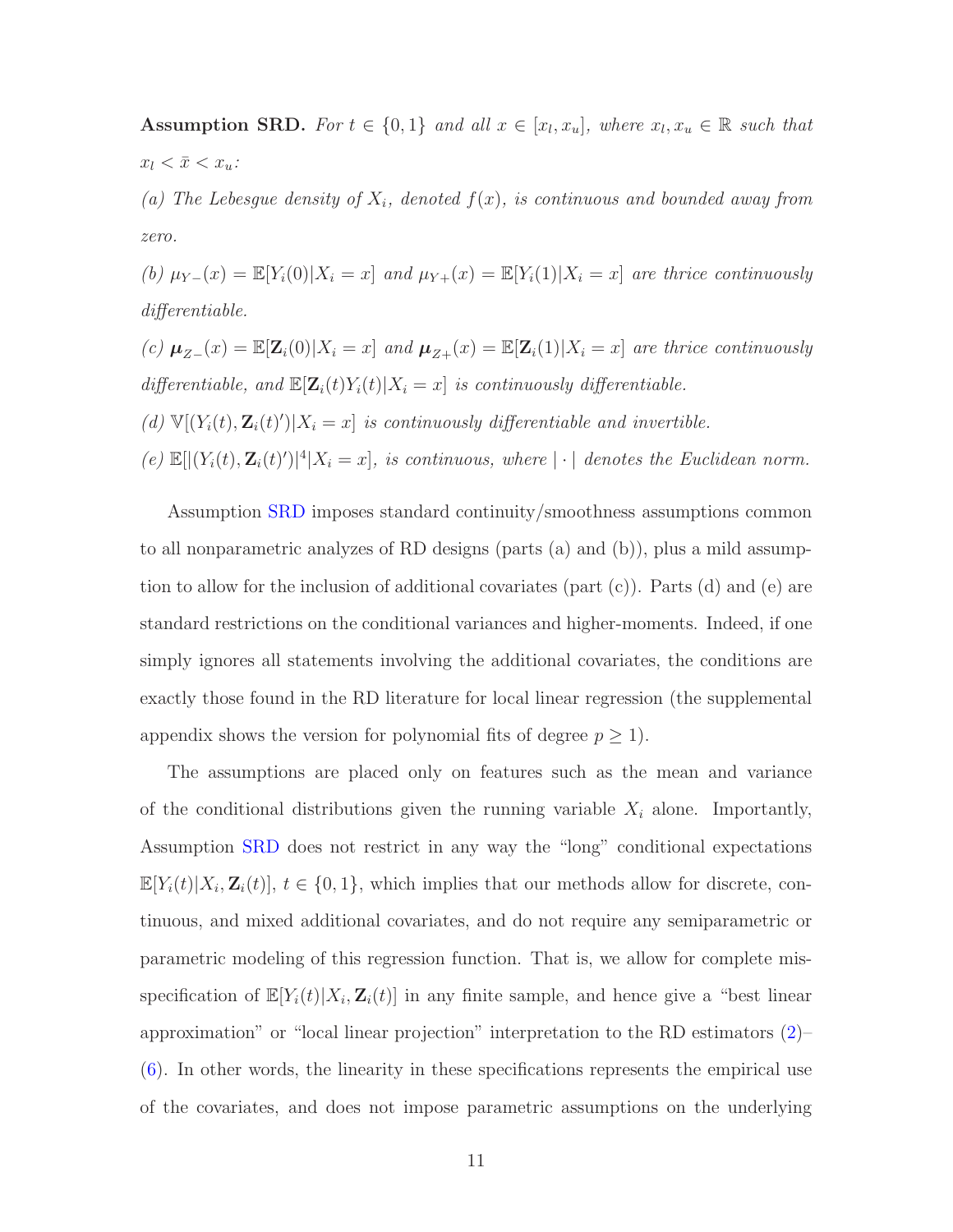<span id="page-12-1"></span>regression functions.

# 3 Estimation in Sharp RD Designs Using Covariates

We now present the first main result of the paper, which constructs and gives an interpretation to the implicit estimands associated with the covariate-adjusted RD estimators. All limits are taken as  $n \to \infty$ , unless otherwise noted.

<span id="page-12-0"></span>Lemma 1 (Sharp RD with Covariates). Let Assumption [SRD](#page-11-0) hold, assume the weights obey  $K(u) = \mathbb{1}(u < 0)k(-u) + \mathbb{1}(u \ge 0)k(u)$ , with  $k(\cdot) : [0, 1] \mapsto \mathbb{R}_+$  bounded, zero outside its support, and positive and continuous on  $(0, 1)$ . If  $nh \to \infty$  and  $h \to 0$ , then

$$
\tilde{\tau} \rightarrow_{\mathbb{P}} \tau - \left[\mu_{Z+} - \mu_{Z-}\right]' \gamma_Y,
$$
\n
$$
\tilde{\tau} \rightarrow_{\mathbb{P}} \tau - \left[\mu'_{Z+} \gamma_{Y+} - \mu'_{Z-} \gamma_{Y-}\right],
$$
\n
$$
\dot{\tau} \rightarrow_{\mathbb{P}} \tau - \left[\mu_{Z+} - \mu_{Z-}\right]' \gamma_Y,
$$
\n
$$
\ddot{\tau} \rightarrow_{\mathbb{P}} \tau - \left[\left(\mu_{Z+} - \bar{\mu}_Z\right)' \gamma_{Y+} - \left(\mu_{Z-} - \bar{\mu}_Z\right)' \gamma_{Y-}\right],
$$
\n
$$
\dddot{\tau} \rightarrow_{\mathbb{P}} \tau,
$$

where  $\gamma_Y = (\sigma_{Z-}^2 + \sigma_{Z+}^2)^{-1} \mathbb{E} \left[ (\mathbf{Z}_i(0) - \boldsymbol{\mu}_{Z-}(X_i)) Y_i(0) + (\mathbf{Z}_i(1) - \boldsymbol{\mu}_{Z+}(X_i)) Y_i(1) | X_i = \bar{x} \right],$  $\mu_{Z-} = \mu_{Z-}(\bar{x}), \gamma_{Y-} = (\sigma_{Z-}^2)^{-1} \mathbb{E}\left[ \left( \mathbf{Z}_i(0) - \mu_{Z-}(X_i) \right) Y_i(0) \right] X_i = \bar{x} \right], \sigma_{Z-}^2 = \mathbb{V}[\mathbf{Z}_i(0) | X_i =$  $\bar{x}$ , and similarly for  $\mu_{Z+}$ ,  $\gamma_{Y+}$  and  $\sigma_{Z+}^2$ , and  $\bar{\mu}_Z = \mu_{Z+}/2 + \mu_{Z-}/2$ .

It is well known that under the same conditions imposed here,  $\hat{\tau} \to_{\mathbb{P}} \tau$ . The conclusion of this lemma gives a precise description of the probability limit of each covariate-adjusted sharp RD estimator in  $(2)$ – $(6)$ . Similar results for other RD designs are shown in the supplemental appendix.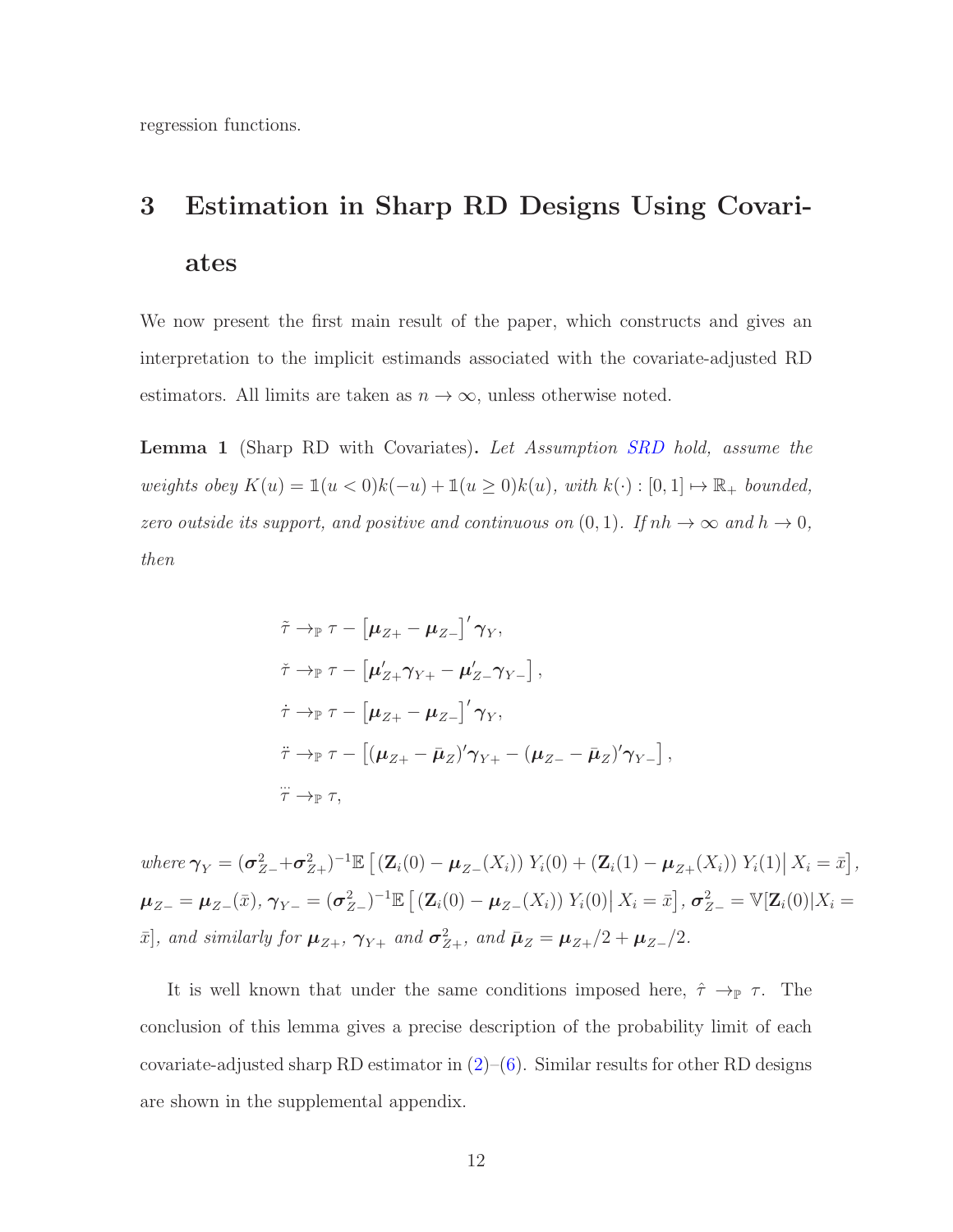Lemma [1](#page-12-0) shows that our recommended covariate-adjusted RD estimator,  $\tilde{\tau}$ , is consistent for the standard RD treatment effect at the cutoff,  $\tau = \mu_{Y+} - \mu_{Y-}$ , plus an additional term that depends on the RD treatment effect on the covariates,  $\tau_Z :=$  $\mu_{Z+} - \mu_{Z-}$ . It follows that a sufficient condition for  $\tilde{\tau} \to_{\mathbb{P}} \tau$  is that  $\mu_{Z+} = \mu_{Z-}$ , i.e. that there is no RD treatment effect on the covariates. This is weaker than assuming that the marginal distributions of  $\mathbf{Z}_i(0)$  and  $\mathbf{Z}_i(1)$  are equal at the cutoff, which is the usual definition of predetermined covariates in randomized experiments.

Further, Lemma [1](#page-12-0) shows that the *treatment-interacted covariate-adjusted RD* es $timator \tau$ , which corresponds to fitting two separate weighted linear regressions on each side of the cutoff, is consistent for  $\tau$  under stronger conditions than  $\tilde{\tau}$ . The difference arises because including this interaction allows  $\gamma_-\neq\gamma_+$  in the estimation, whereas our recommended covariate-adjusted RD estimator,  $\tilde{\tau}$ , forces equality. The additional term,  $[\mu'_{Z+}\gamma_{Y+} - \mu'_{Z-}\gamma_{Y-}],$  can be interpreted as the difference of the best linear approximations at the cutoff of the unknown conditional expectations  $\mathbb{E}[Y_i(t)|X_i, \mathbf{Z}_i(0)], t \in \{0,1\},\$ based on the additional covariates included in the RD estimation. It follows that a necessary and sufficient condition for  $\check{\tau} \to_{\mathbb{P}} \tau$  is that  $\mu'_{Z+}\gamma_{Y+} = \mu'_{Z-}\gamma_{Y-}$ . However, this is harder to justify in practice than the condition required for the model without the interaction, since we must assume  $\gamma_{Y+} = \gamma_{Y-}$ in addition to  $\mu_{Z+} = \mu_{Z-}$  ("covariate balance") above. From a linear least squares regression perspective, the discrepancy between the probability limits of  $\tilde{\tau}$  and  $\tilde{\tau}$  can be explained as a misinterpretation of the interaction term in the estimation model.

Finally, the last three results in Lemma [1](#page-12-0) study different demeaning approaches motivated by the literature on covariate-adjustment in randomized experiments and by classical least squares regression with interactions. As a result of the demeaning of covariates, the probability limit of the estimators change:  $\tau$  (common demeaning) behaves like  $\tilde{\tau}$ ,  $\tilde{\tau}$  (common demeaning, treatment-interaction) has a new probability limit involving a recentering, and  $\ddot{\tau}$  (group-demeaning, treatment-interaction) be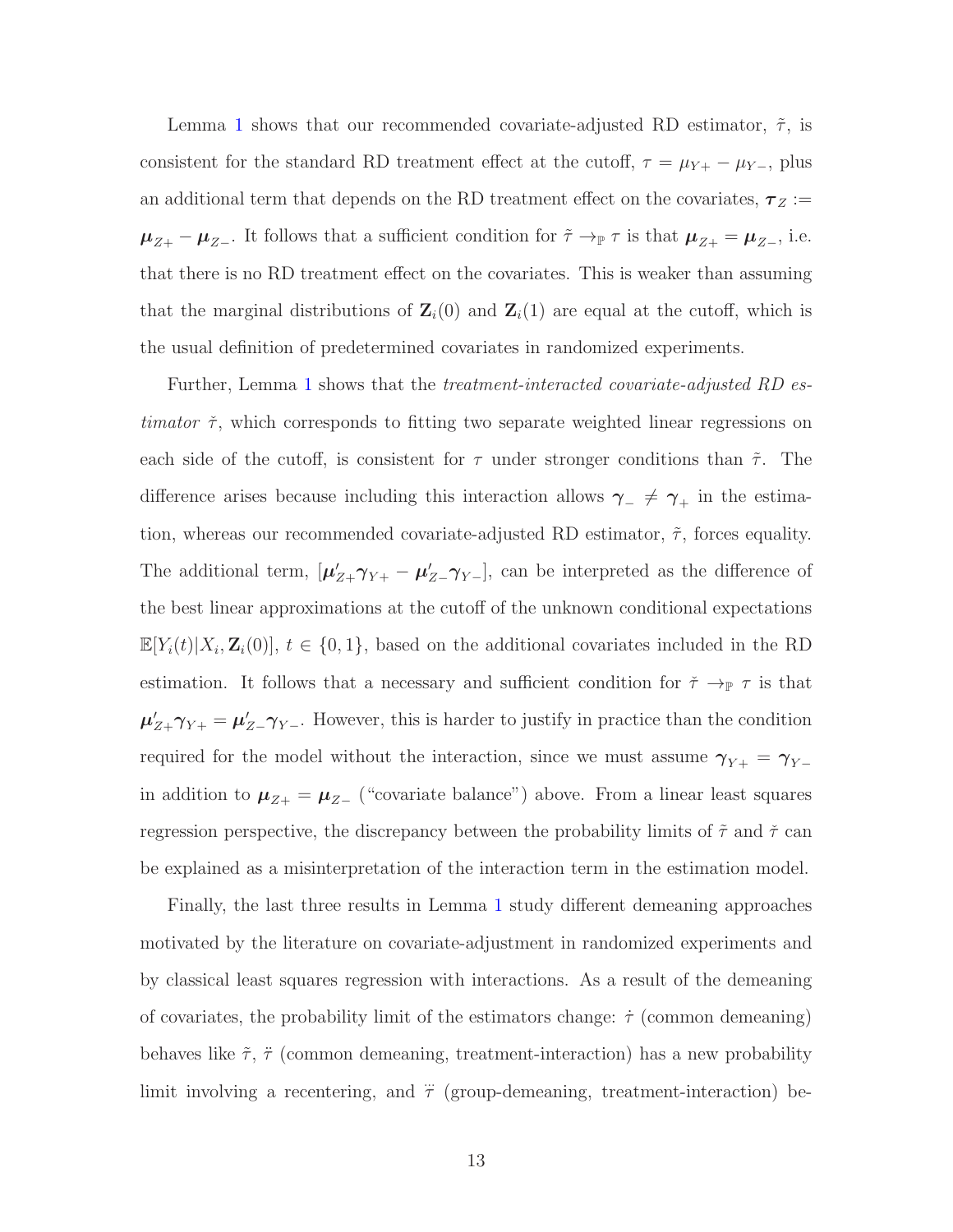haves like  $\hat{\tau}$ . For the former two, the same condition,  $\mu_{Z+} = \mu_{Z-}$ , is required for consistency;  $\ddot{\tau}$  does not require this condition because the demeaned covariates are essentially orthogonal to treatment status. These requirements and conclusions are conceptually similar to zero-correlation assumptions in standard least squares algebra. Despite these similarities, the nonparametric nature of the problem introduces important differences with standard least squares: formal derivations require nonparametric large-sample approximations (otherwise, misspecification biases appear for fixed  $n$ ), and inference results do not follow from standard parametric least squares arguments.

A very important drawback of all three demeaning-based estimators  $(\dot{\tau}, \ddot{\tau}, \dddot{\tau})$  is that they employ some form of local average of the covariates  $(\mathbf{Z}, \mathbf{Z}_-, \mathbf{Z}_+)$ , which is equivalent to a kernel regression estimator with a uniform kernel. Therefore, inference using the resulting demeaned estimators is severely affected: these estimators exhibit slower convergence rates, new misspecification biases, and additional asymptotic variability when compared to  $\tilde{\tau}$  (or even  $\tilde{\tau}$ ). Thus, in these cases, the analogy with classical least squares regression breaks down. Furthermore, as shown in the supplemental appendix, simple demeaning does not work for other RD designs.

Putting the above together, and from a practical perspective, not only does Lemma [1](#page-12-0) give general, precise, and intuitive characterizations of the probability limits of the various covariate-adjusted RD estimators, but it also has interesting implications for the analysis and interpretation of RD designs using covariates. Most notably, the lemma shows the conditions under which a covariate-adjusted RD estimator is consistent for the standard (causal) RD treatment effect of interest,  $\tau$ , and by implication, establishes when estimators with and without covariate adjustment are valid (for estimating  $\tau$ ) and can be compared. We conclude that for estimating  $\tau$ ,  $\tilde{\tau}$  requires the weakest assumption,  $\mu_{Z+} = \mu_{Z-}$ , while at the same time is not affected by the poor behavior of demeaning. We therefore advocate this estimator for use in applications, and the rest of the paper gives a thorough analysis of its large sample properties and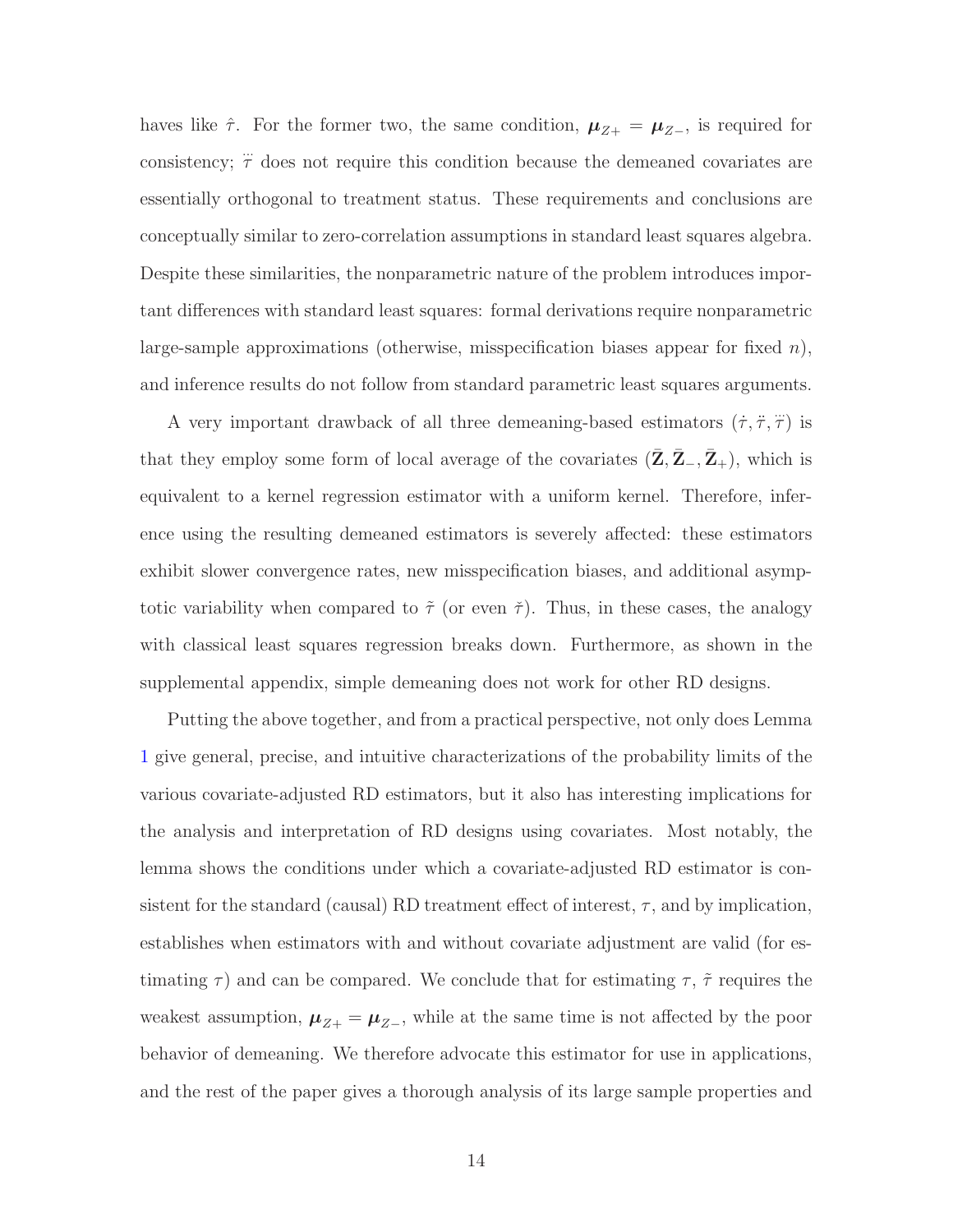empirical performance.

In the supplemental appendix we extend the results to other RD designs, where we show that a new condition for "covariate balance" emerges for kink RD designs the additional requirement is that  $\mu_{Z+}^{(1)} = \mu_{Z-}^{(1)}$ , where  $\mu_{Z+}^{(1)}$  and  $\mu_{Z-}^{(1)}$  denote the first derivative of the conditional expectations of the covariates at the cutoff for treatment and control, respectively.

## <span id="page-15-0"></span>4 Inference in Sharp RD Designs using Covariates

Estimation and inference in RD designs using local polynomial methods without covariates (i.e. using only  $Y_i$  and  $X_i$ ) has been studied in great detail in recent years (references are given in the introduction). In this section, we study the large sample properties of the covariate-adjusted RD estimator  $\tilde{\tau}(h) = \tilde{\tau}$ , now making the dependence on h explicit, and assuming throughout that  $\mu_{Z+} = \mu_{Z-}$  in order to maintain the same standard RD treatment effect of interest (Lemma [1\)](#page-12-0). We present new MSE expansions, several data-driven optimal bandwidth selectors, valid distributional approximations based on bias-correction techniques, and consistent standard errors for  $\tilde{\tau}(h)$ . Analogous results for other RD designs and clustered data are given in the supplemental appendix.

We rely on the following representation (valid for each n):  $\tilde{\tau}(h) = \hat{\tau}(h) - \hat{\tau}_Z(h)'\tilde{\gamma}_Y(h)$ , where  $\hat{\tau}(h) = \hat{\tau}$  and  $\tilde{\gamma}_Y(h) = \tilde{\gamma}_Y$  are given in [\(1\)](#page-9-2) and [\(2\)](#page-9-0), respectively, and  $\hat{\tau}_Z(h)$ is a d-dimensional vector containing the standard RD treatment effect estimators for each covariate. In other words, each element of  $\hat{\tau}_Z(h)$  is constructed using the corresponding covariate as outcome variable in [\(1\)](#page-9-2). Using this partial-out representation, it follows that

$$
\tilde{\tau}(h) - \tau = \mathbf{s}(h)'\begin{bmatrix} \hat{\tau}(h) - \tau \\ \hat{\tau}_Z(h) \end{bmatrix} = \mathbf{s}'\begin{bmatrix} \hat{\tau}(h) - \tau \\ \hat{\tau}_Z(h) \end{bmatrix} \{1 + o_{\mathbb{P}}(1)\}
$$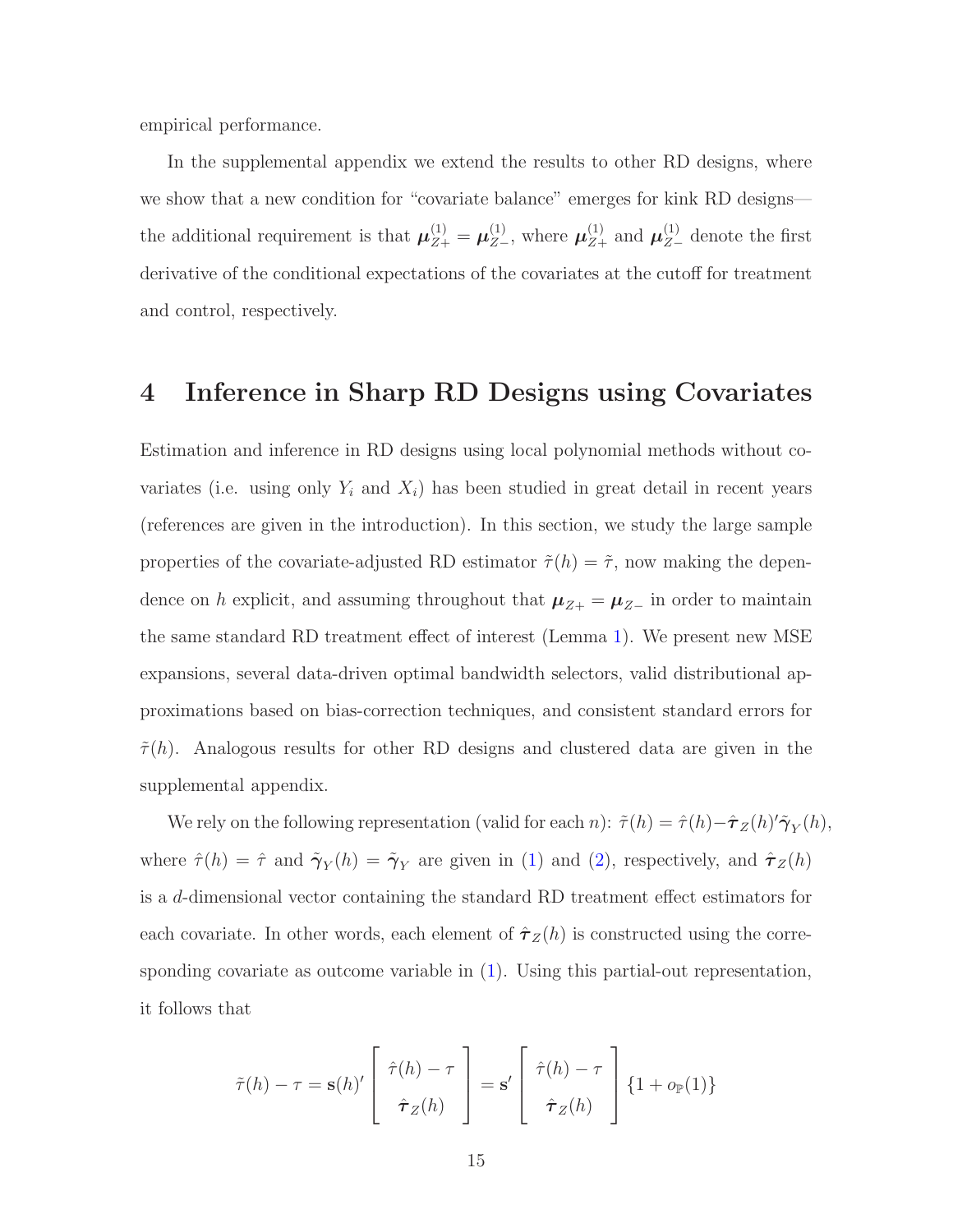where  $\mathbf{s}(h) = (1, \tilde{\boldsymbol{\gamma}}_Y(h)')'$  and  $\mathbf{s} = (1, \boldsymbol{\gamma}_Y')$  $'_{Y}$ ', and because  $s(h) \rightarrow_{\mathbb{P}} s$  using the results underlying Lemma [1](#page-12-0) (and, later, we will also use  $\mu_{Z+} = \mu_{Z-}$ , so that  $\tau_Z = 0$ ). The asymptotic analysis proceeds by studying the (joint) large-sample properties of the vector  $\hat{\tau}_S(h) := (\hat{\tau}(h), \hat{\tau}_Z(h)')'$  and then taking the linear combination  $s(h)$  or s, as appropriate. Note that  $\hat{\tau}_S(h) \to_{\mathbb{P}} \tau_S := (\tau, \tau'_S)$  $(Z')'$  under the conditions in Lemma [1.](#page-12-0) We give exact details in the supplemental appendix.

#### 4.1 MSE Expansion and Data-driven Bandwidth Selection

We first establish a valid asymptotic MSE-type expansion for the covariate-adjusted RD estimator, based on the representation above, which is useful to develop optimal bandwidth choices and optimal point estimators. Further, the bias expressions will be used to develop inference procedures based on robust bias-correction. The object we study is defined as  $\mathsf{MSE}[\tilde{\tau}(h)] = \mathbb{E}[(\mathbf{s}'\hat{\boldsymbol{\tau}}_S(h) - \mathbf{s}'\boldsymbol{\tau}_S)^2|\mathbf{X}] = (\mathsf{Bias}[\tilde{\tau}(h)])^2 + \mathsf{Var}[\tilde{\tau}(h)],$ where  $\mathbf{X} = [X_1, X_2, \cdots, X_n]'$ , Bias $[\tilde{\tau}(h)] := \mathbb{E}[\mathbf{s}' \hat{\boldsymbol{\tau}}_S(h) - \mathbf{s}' \boldsymbol{\tau}_S | \mathbf{X}]$ , and  $\textsf{Var}[\tilde{\tau}(h)] :=$  $\mathbb{V}[\mathbf{s}'\hat{\boldsymbol{\tau}}_S(h)|\mathbf{X}].$ 

<span id="page-16-0"></span>**Theorem [1](#page-12-0)** (MSE Expansion). Let the conditions of Lemma 1 hold. Then

$$
\text{MSE}[\tilde{\tau}(h)] = h^4 \mathcal{B}_{\tilde{\tau}}(h)^2 \left\{ 1 + o_{\mathbb{P}}(1) \right\} + \frac{1}{nh} \mathcal{V}_{\tilde{\tau}}(h),
$$

where the precise expressions for all bias and variance terms are given in the supplemental appendix.

The bias and variance expressions in Theorem [1](#page-16-0) are different from those available in the literature [\(Imbens and Kalyanaraman](#page-29-5), [2012](#page-29-5); [Calonico et al.](#page-27-3), [2014;](#page-27-3) [Arai and Ichimura,](#page-27-4)  $2018$ ) due to the presence of the covariates  $\mathbb{Z}_i$ . As a consequence, MSE-optimal bandwidth selection and point estimators are different when covariate-adjustment is employed. Bias-correction techniques and standard error constructions are also different, as discussed below.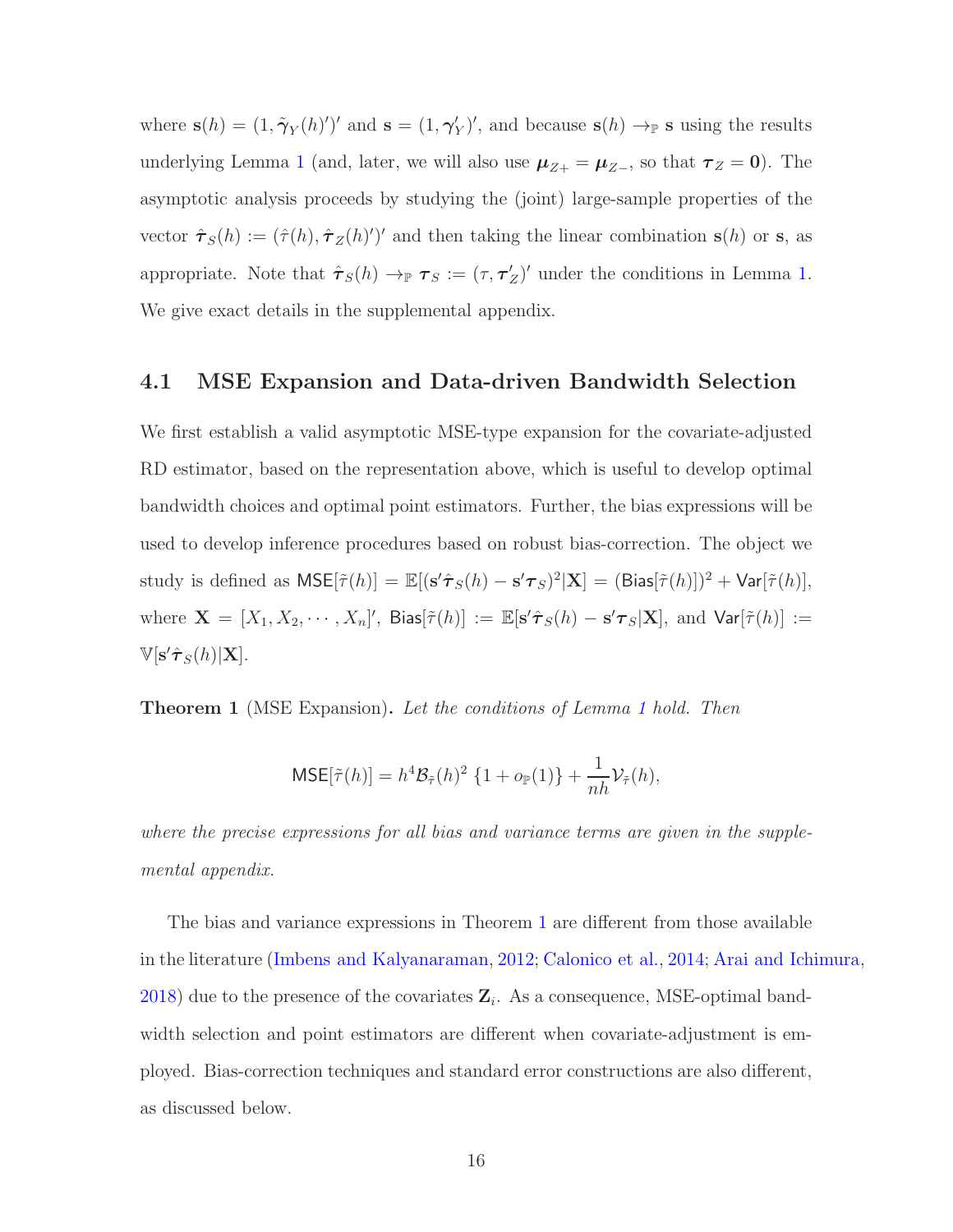The leading bias and variance formulas in Theorem [1](#page-16-0) are derived in pre-asymptotic form. For the bias, the random term  $\mathcal{B}_{\tilde{\tau}}(h)$  gives a pre-asymptotic stochastic approximation to the conditional bias of the linearized estimator (hence the presence of the  $o_{\mathbb{P}}(1)$  term), whereas the variance term  $\mathcal{V}_{\tilde{\tau}}(h)$  is simply obtained by a conditional-on-X calculation for the linearized estimator. [Calonico, Cattaneo and Farrell](#page-27-5) [\(2018b\)](#page-27-5) prove, using valid Edgeworth expansions, that employing pre-asymptotic approximations when conducting asymptotic inference in nonparametrics can lead to superior performance. Furthermore, fewer unknown features must be characterized and estimated.

The main constants in Theorem [1](#page-16-0) have a familiar form: the bias and variance are, respectively,  $\mathcal{B}_{\tilde{\tau}}(h) = \mathcal{B}_{\tilde{\tau}+}(h) - \mathcal{B}_{\tilde{\tau}-}(h)$  and  $\mathcal{V}_{\tilde{\tau}}(h) = \mathcal{V}_{\tilde{\tau}-}(h) + \mathcal{V}_{\tilde{\tau}+}(h)$ , where each component stems from estimating the unknown regression function on one side of the cutoff. The bias is entirely due to estimating the unknown functions  $\mu_{Y-}(\cdot)$ and  $\mu_{Z-}(\cdot)$  for the control group and  $\mu_{Y+}(\cdot)$  and  $\mu_{Z+}(\cdot)$  for the treatment group. When the covariates are not included, these constants reduce exactly to those already available in the literature. In the supplemental appendix, we also give the limiting version of the bias and variance constants; that is, we characterize the fixed, real scalars  $\mathcal{B}_{\tilde{\tau}}$  and  $\mathcal{V}_{\tilde{\tau}}$  that satisfy  $(\mathcal{B}_{\tilde{\tau}}(h), \mathcal{V}_{\tilde{\tau}}(h)) \to_{\mathbb{P}} (\mathcal{B}_{\tilde{\tau}}, \mathcal{V}_{\tilde{\tau}}).$ 

Assuming that  $\mathcal{B}_{\tilde{\tau}} \neq 0$ , the MSE-optimal bandwidth choice for the local linear covariate-adjusted RD estimator  $\tilde{\tau}(h)$  is:

$$
\mathfrak{h}_{\tilde{\tau}} = \left[\frac{\mathcal{V}_{\tilde{\tau}}/n}{4\mathcal{B}_{\tilde{\tau}}^2}\right]^{1/5}.
$$

This choice can be used to construct a consistent and MSE-optimal covariate-adjusted sharp RD point estimator,  $\tilde{\tau}(\mathfrak{h}_{\tilde{\tau}}) \to_{\mathbb{P}} \tau$ , provided that  $\tau_z = 0$ . The convergence rate is not affected by  $d = \dim(\mathbf{Z}_i)$  because no nonparametric smoothing is done on the additional covariates.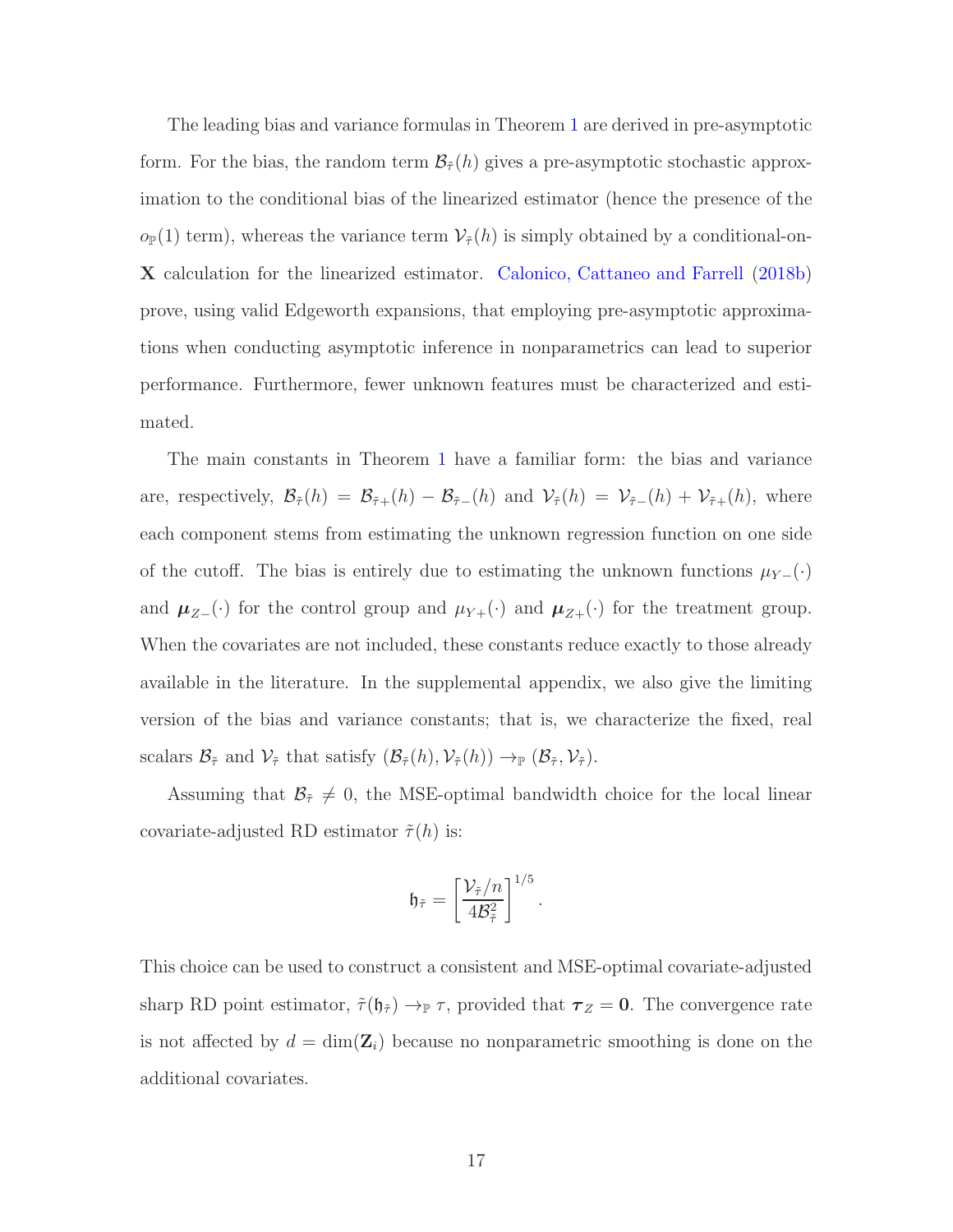To construct feasible MSE-optimal bandwidth choices we proceed in the familiar way. For pilot bandwidths  $b \to 0$  and  $v \to 0$ , we can implement  $\tilde{\mathfrak{h}}_{\tilde{\tau}} = \begin{bmatrix} \tilde{\nu}_{\tilde{\tau}}(v)/n \\ 4 \tilde{\mathcal{B}}_{\tilde{\tau}}(b)^2 \end{bmatrix}$  $\frac{\tilde{V}_{\tilde{\tau}}(v)/n}{4\tilde{\mathcal{B}}_{\tilde{\tau}}(b)^2}\bigg]^{1/5},$ where the exact form of the bias estimator,  $\tilde{\mathcal{B}}_{\tilde{\tau}}(b)$ , and variance estimator,  $\tilde{\mathcal{V}}_{\tilde{\tau}}(v)$ , are given in the supplemental appendix (we also show results for a generic degree  $p \geq 1$ , where the optimal bandwidth decays as  $n^{-1/(3+2p)}$ ). Heuristically, these estimators are formed as plug-in versions of the pre-asymptotic formulas obtained in Theorem [1.](#page-16-0) In the supplemental appendix, we show that these feasible versions of the optimal bandwidths are consistent for their infeasible analogues, i.e.,  $\tilde{\mathfrak{h}}_{\tilde{\tau}}/\mathfrak{h}_{\tilde{\tau}} \to \mathbb{P} 1$ .

Finally, in the supplemental appendix, we also discuss other MSE-optimal bandwidth selectors, including (i) separate MSE optimizations on either side of the cutoff, (ii) the MSE for the sum rather than the difference of the one-sided estimators, and (iii) several regularized versions of the plug-in bandwidth selectors. In all cases, the decay rate of these bandwidths matches the MSE-optimal choice, but the exact leading constants differ, and these choices may be more stable in finite samples or more robust to situations where the smoothing bias may be small.

#### <span id="page-18-0"></span>4.2 Asymptotic Efficiency

In addition to finite-sample efficiency considerations, which are well known from the literature on linear least squares, we can give a precise characterization of the effect of introducing covariates in RD estimation on asymptotic efficiency. Using explicit results proven in the supplemental appendix, we can compare the asymptotic variance of the covariate-adjusted estimator  $\tilde{\tau}$ , denoted by  $\mathcal{V}_{\tilde{\tau}}$ , to that of the standard RD estimator  $\hat{\tau}$ , denoted by  $\mathcal{V}_{\hat{\tau}}$ . This comparison reduces to studying

$$
\frac{\mathcal{V}_{\tilde{\tau}}}{\mathcal{V}_{\hat{\tau}}} = \frac{\mathbb{V}[Y_i(0) - \mathbf{Z}_i(0)'\boldsymbol{\gamma}_Y|X_i = \bar{x}] + \mathbb{V}[Y_i(1) - \mathbf{Z}_i(1)'\boldsymbol{\gamma}_Y|X_i = \bar{x}]}{\mathbb{V}[Y_i(0)|X_i = \bar{x}] + \mathbb{V}[Y_i(1)|X_i = \bar{x}]},
$$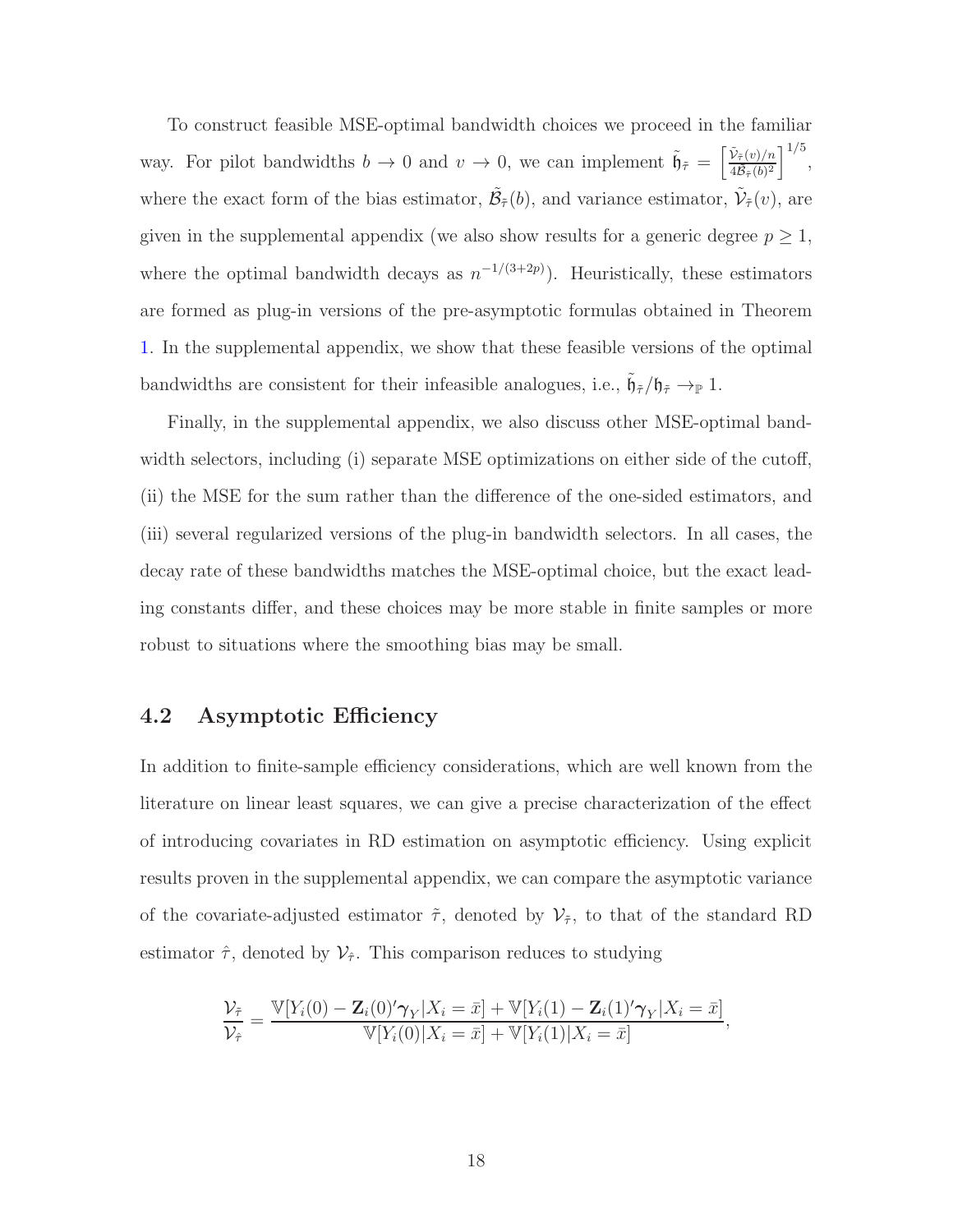where  $\gamma_Y$  is given in Lemma [1.](#page-12-0) In general, a definitive ranking is not available because of the linear combination  $\gamma_Y$ , which may not be equal to either  $\gamma_{Y-}$  or  $\gamma_{Y+}$ given in Lemma [1.](#page-12-0) However, an interesting special case is  $\gamma_Y = \gamma_{Y_+} = \gamma_{Y_+}$ , in which case  $\gamma_Y$  reduces to the best linear approximation for each group, and therefore  $\mathbb{V}[Y_i(t) - \mathbf{Z}_i(t)'\gamma_Y|X_i = \bar{x}] \leq \mathbb{V}[Y_i(t)|X_i = \bar{x}].$  This result implies that whenever the effect of the additional covariates on the potential outcomes near the cutoff (via their local linear projections) is (roughly) the same for both control and treatment units, including the covariates may lead to efficiency gains.

The efficiency results above are based on large sample nonparametric approximations using only local linear projections on the additional covariates. Remarkably, however, these results are in perfect agreement with those in the literature on analysis of experiments obtained using Neyman's repeated sampling [\(Freedman,](#page-28-6) [2008;](#page-28-6) [Lin,](#page-29-6) [2013\)](#page-29-6), where it is also found that incorporating covariates in randomized controlled trials using linear regression leads to efficiency gains only under particular assumptions—for example, using our notation, when  $\mathbb{E}[Y_i(t)|\mathbf{Z}_i(t), X_i = \bar{x}] =$  $a_t + \mathbf{Z}_i(t)$ 'b<sub>t</sub>,  $t = 0, 1$ , and  $\mathbf{b}_0 = \mathbf{b}_1$  (note that this parametric assumption implies  $\boldsymbol{\gamma}_{Y}=\boldsymbol{\gamma}_{Y_{-}}=\boldsymbol{\gamma}_{Y_{+}}).$ 

These results also show that  $\tilde{\tau}(\mathfrak{h}_{\tilde{\tau}})$  can be a better point estimator in a MSE sense than its counterpart without covariates,  $\hat{\tau}(\mathfrak{h}_{\hat{\tau}})$ , where  $\mathfrak{h}_{\hat{\tau}}$  denotes the MSE-optimal bandwidth choice for the standard RD estimator  $\hat{\tau}$  [\(Imbens and Kalyanaraman](#page-29-5), [2012;](#page-29-5) [Calonico et al.](#page-27-3), [2014;](#page-27-3) [Arai and Ichimura](#page-27-4), [2018](#page-27-4)). Using the explicit formulas, it is easy to give conditions such that  $MSE[\tilde{\tau}(\mathfrak{h}_{\tilde{\tau}})] < MSE[\hat{\tau}(\mathfrak{h}_{\tilde{\tau}})]$  (both have the same rate of decay), although this is not the main goal of our paper. We still recommend that  $\hat{\tau}(\mathfrak{h}_{\hat{\tau}})$  be the benchmark point estimator because it relies on minimal identifying assumptions, and thus researchers can incorporate covariates to increase precision relative to it.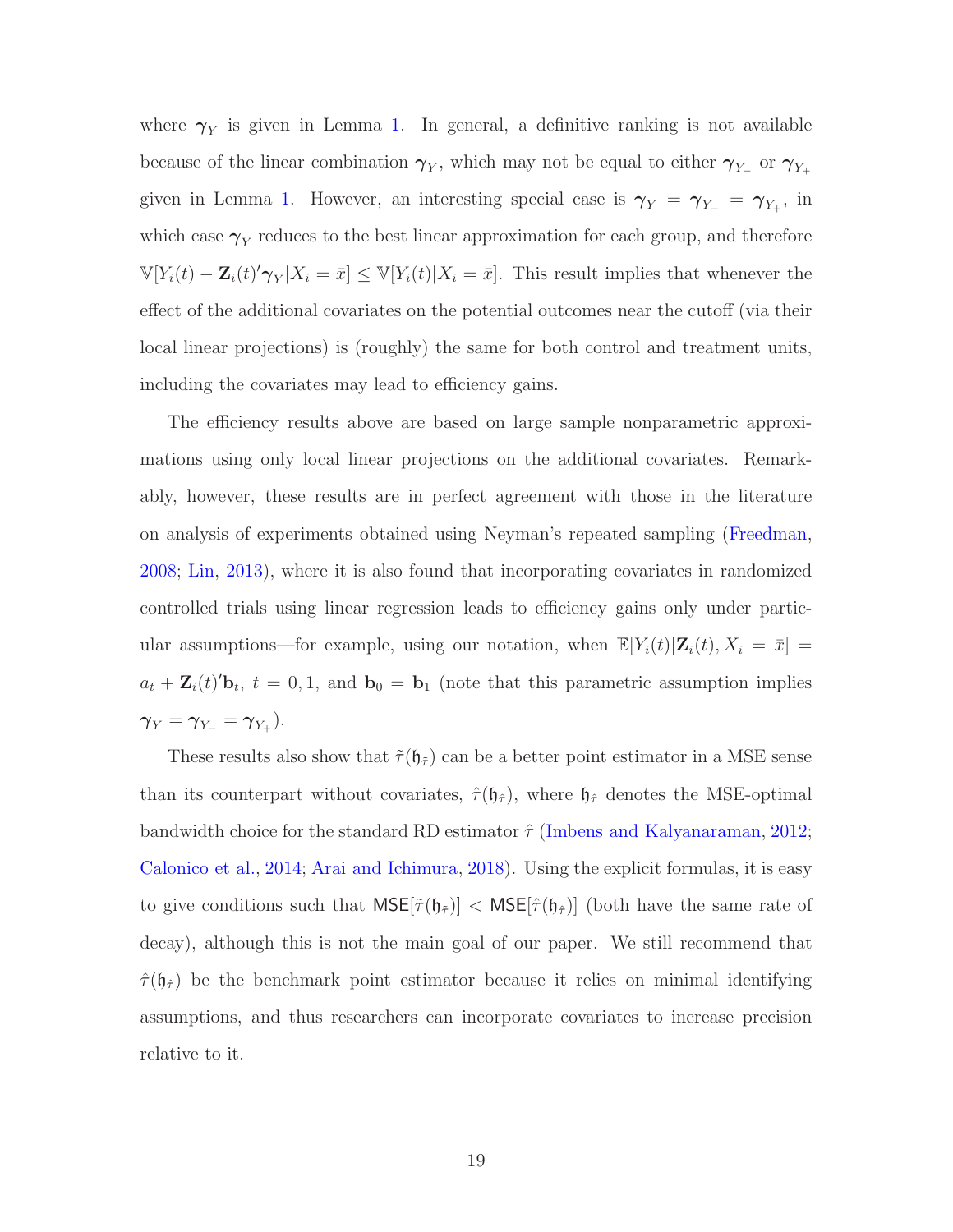#### 4.3 Asymptotic Distribution and Valid Inference

To develop valid asymptotic distributional approximations and inference procedures we employ nonparametric robust bias-correction—see [Calonico, Cattaneo and Titiunik](#page-27-3) [\(2014\)](#page-27-3) and [Calonico, Cattaneo and Farrell](#page-27-6) [\(2018a](#page-27-6)[,b](#page-27-5)). Inference based on large-sample distribution theory using MSE-optimal bandwidths will suffer from a first-order bias, leading to invalid hypothesis tests and confidence intervals because of misspecification errors near the cutoff. This local smoothing bias involves the bias term in Theorem [1,](#page-16-0)  $\mathcal{B}_{\tilde{\tau}}(h)$ , which can be estimated and removed.

The bias term  $\mathcal{B}_{\tilde{\tau}}(h)$  is known up to the higher-order derivatives of the unknown regression functions,  $\mu_{Y-}(\cdot)$ ,  $\mu_{Z-}(\cdot)$ ,  $\mu_{Y+}(\cdot)$ , and  $\mu_{Z+}(\cdot)$ , all capturing the misspecification error introduced by the local polynomial approximation. These objects can be estimated nonparametrically—the complete details are available in the supplemental appendix (we replace s by  $s(h)$  for implementation). For our presentation, we simply take as given the bias estimator  $\tilde{\mathcal{B}}_{\tilde{\tau}}(b)$  based on a local quadratic regression (in general, a higher-order polynomial than used to form  $\tilde{\tau}(h)$  and a preliminary bandwidth  $b \to 0$ , possibly different from h. Then, the bias-corrected covariate-adjusted sharp RD estimator is

$$
\tilde{\tau}^{\text{bc}}(h,b) = \tilde{\tau}(h) - h^2 \tilde{\mathcal{B}}_{\tilde{\tau}}(b) \tag{7}
$$

An empirically useful choice is  $b = h$ , which is both allowed by our asymptotic theory and has some optimality properties—see [Calonico, Cattaneo and Farrell](#page-27-6) [\(2018a](#page-27-6)[,b\)](#page-27-5) for theoretical results on robust bias-correction. This bias correction approach captures "flexible" regression adjustments to account for misspecification in finite samples [\(Calonico et al.,](#page-27-3) [2014](#page-27-3), Remark 7).

The idea behind the robust bias-corrected distributional approximation is to employ an estimator of the variability of  $\tilde{\tau}^{bc}(h, b)$  for Studentization purposes, rather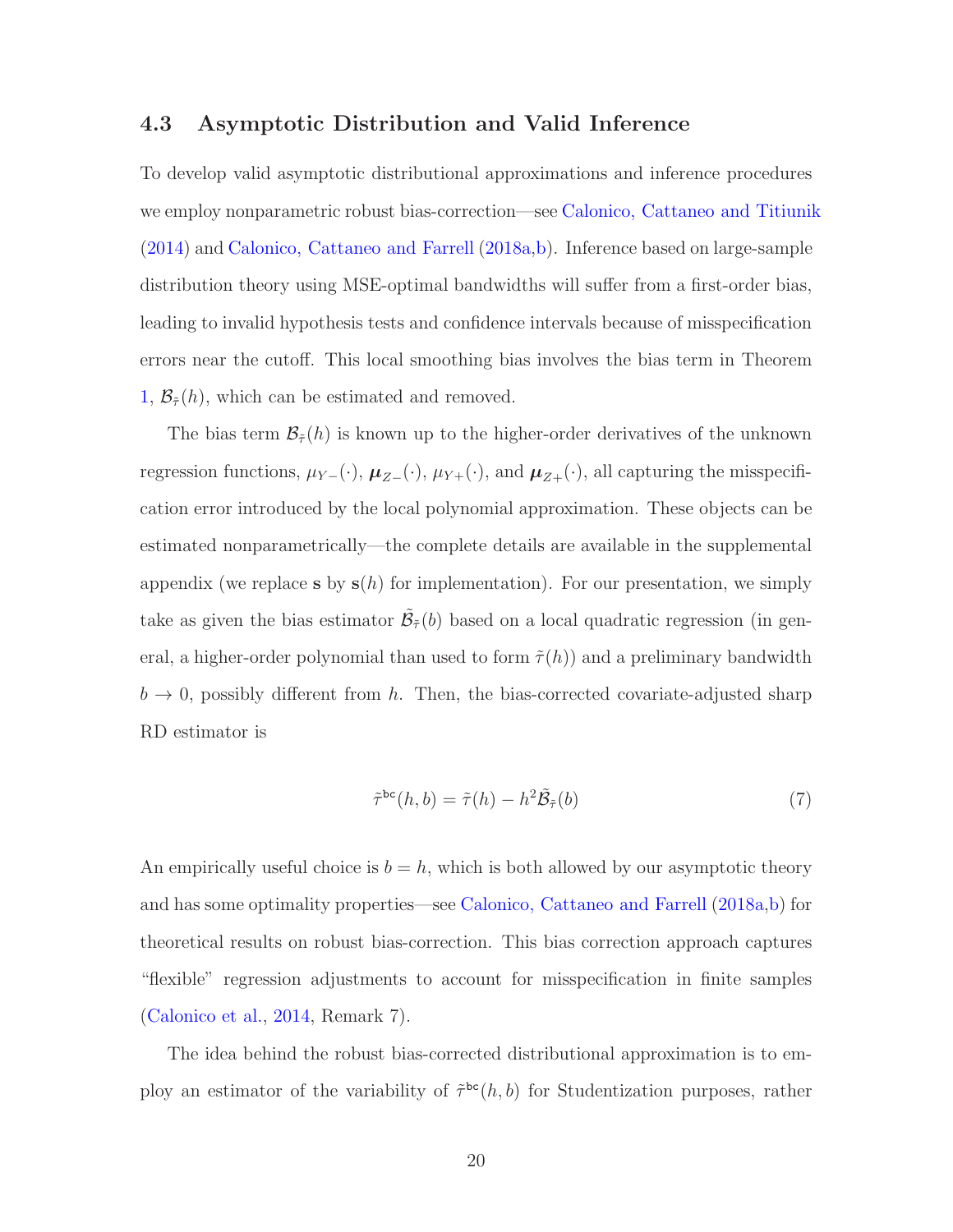than an estimator of the variability of  $\tilde{\tau}(h)$  only. Thus, the final missing ingredient before we can state our asymptotic Gaussianity result is characterizing the (conditional) variance of the bias-corrected covariate-adjusted RD estimator. Its fixed- $n$ variability is easily characterized by

$$
\mathcal{V}_{\tilde{\tau}}^{\text{bc}}(h,b) = \left[\mathbf{s}' \otimes \mathbf{P}^{\text{bc}}_{-}(h,b)\right] \mathbf{\Sigma}_{S-} \left[\mathbf{s}' \otimes \mathbf{P}^{\text{bc}}_{-}(h,b)\right]' + \left[\mathbf{s}' \otimes \mathbf{P}^{\text{bc}}_{+}(h,b)\right] \mathbf{\Sigma}_{S+} \left[\mathbf{s}' \otimes \mathbf{P}^{\text{bc}}_{+}(h,b)\right]',
$$

where the *n*-vectors  $\mathbf{P}^{\text{bc}}_{-}(h, b)$  and  $\mathbf{P}^{\text{bc}}_{+}(h, b)$  can be computed directly from the data, and the  $n(1+d) \times n(1+d)$  matrices of variances and covariances,  $\Sigma_{S-}$  and  $\Sigma_{S+}$ , are the only unknowns. The supplemental appendix collects details and specific formulas.

The (infeasible) variance formula  $\mathcal{V}^\mathtt{bc}_{{\tilde{\tau}}}$  $\tilde{\tau}^{\text{bc}}(h, b)$  differs from that presented in Theorem [1,](#page-16-0)  $V_{\tilde{\tau}}(h)$ , because it also accounts for the additional variability injected by the bias estimation,  $h^2 \tilde{\mathcal{B}}_{\tilde{\tau}}(b)$ . By virtue of the variance formula being computed both conditionally and pre-asymptotically, up to the linear combination term s, it involves only one unknown feature,  $\Sigma_{S-}$  and  $\Sigma_{S+}$ , which must be estimated, thereby considerably simplifying implementation.

To operationalize the variance formula, we replace unknown quantities by plug-in estimators thereof, which must account for the specific data structure at hand, such as heteroskedasticity or clustering. In the supplemental appendix, we discuss two different plug-in variance estimators, one based on a nearest-neighbor (NN) approach, and the other based on a plug-in residuals (PR) approach, covering both conditional heteroskedasticity and clustered data. Herein, we let  $\tilde{V}^{\text{bc}}_{\tilde{\tau}}(h, b)$  denote a generic, feasible estimator of  $\mathcal{V}^{\mathtt{bc}}_{\tilde{\tau}}$  $\frac{\partial \mathsf{bc}}{\tilde{\tau}}(h,b).$ 

Putting together all the pieces, we obtain the following distributional approximation result which provides valid local polynomial inference in sharp RD designs using covariates.

<span id="page-21-0"></span>**Theorem 2** (Asymptotic Normality). Let the conditions of Theorem [1](#page-16-0) hold, and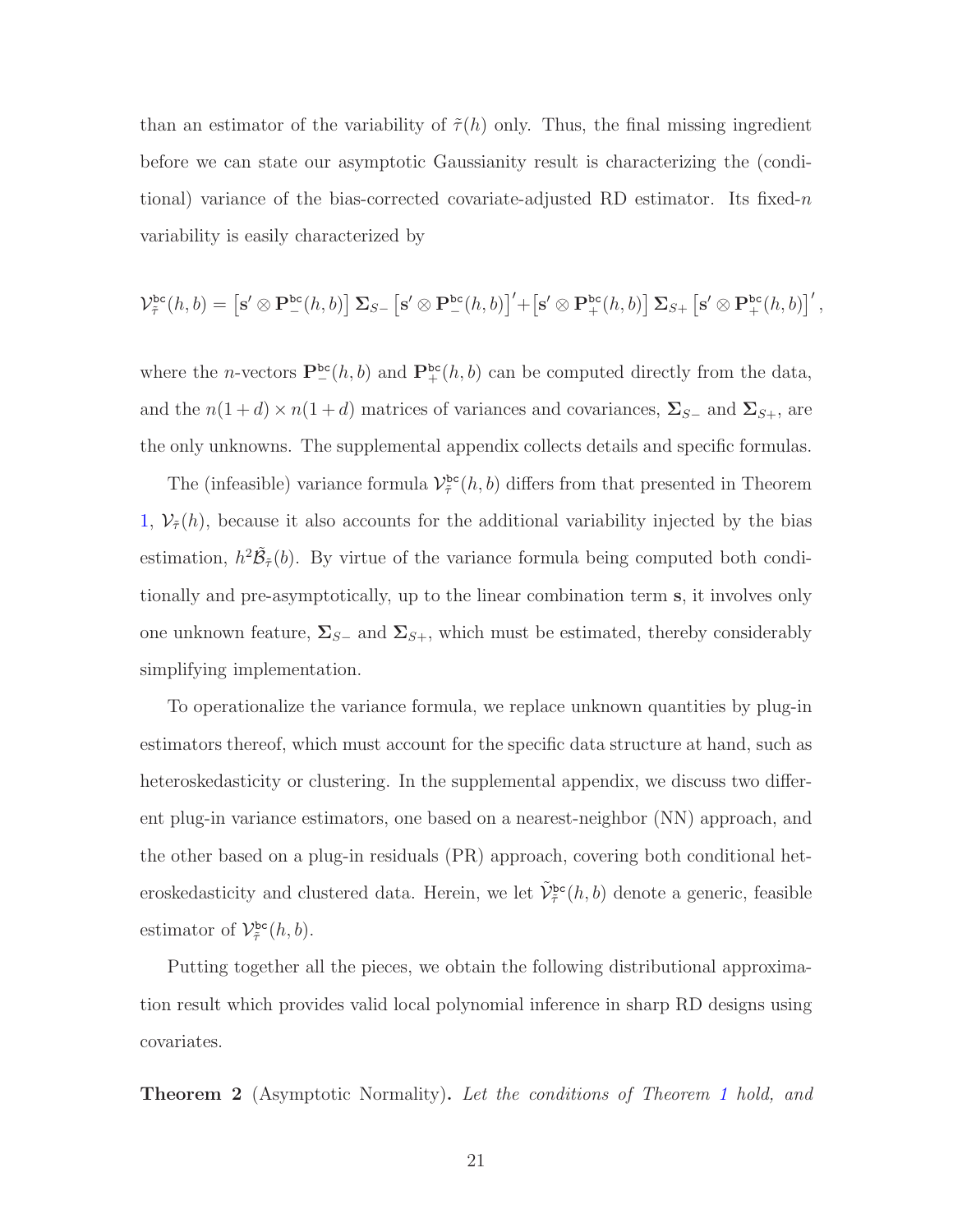assume  $\tau_z = 0$ . If  $nh^7 \to 0$  and  $\overline{\lim}(h/b) < \infty$ , then

$$
\tilde{T}_{\tilde{\tau}} = \frac{\tilde{\tau}^{\text{bc}}(h,b) - \tau}{\sqrt{(nh)^{-1} \mathcal{V}_{\tilde{\tau}}^{\text{bc}}(h,b)}} \to_d \mathcal{N}(0,1) \quad \text{and} \quad \tilde{\mathcal{V}}_{\tilde{\tau}}^{\text{bc}}(h,b) / \mathcal{V}_{\tilde{\tau}}^{\text{bc}}(h,b) \to_{\mathbb{P}} 1.
$$

Extensions of this result to all other popular RD designs are available in the supplemental appendix. One of the strengths of Theorem [2](#page-21-0) is that the distributional approximation is valid even when the MSE-optimal bandwidth choice is used, which is not true of standard inference procedures. Once bandwidths are chosen, asymptotically valid inference procedures are easily constructed. For example, an approximately 95% robust bias-corrected covariate-adjusted confidence interval for the RD treatment effect  $\tau$  using a common bandwidth  $h = b$  is given by

$$
\left[\tilde{\tau}^{\text{bc}}(h,h)-\frac{1.96}{\sqrt{nh}}\cdot\sqrt{\tilde{\mathcal{V}}^{\text{bc}}_{\tilde{\tau}}(h,h)}\;,\;\tilde{\tau}^{\text{bc}}(h,h)+\frac{1.96}{\sqrt{nh}}\cdot\sqrt{\tilde{\mathcal{V}}^{\text{bc}}_{\tilde{\tau}}(h,h)}\right]
$$

.

A particularly attractive alternative to MSE-optimal bandwidth selection is to develop coverage error rate (CER) optimal bandwidth choices. Following the valid Edgeworth expansions by [Calonico, Cattaneo and Farrell](#page-27-5) [\(2018b](#page-27-5)[,a](#page-27-6)), we also propose the following plug-in bandwidth selector  $\tilde{\mathfrak{h}}_{CER,\tilde{\tau}} = n^{-1/20} \times \tilde{\mathfrak{h}}_{\tilde{\tau}}$ . This bandwidth choice minimizes the coverage error rate for confidence intervals based on Theorem [2](#page-21-0) below, and may be preferred for inference purposes (the supplemental appendix gives the rate-scaling for generic degree  $p \geq 1$ .) See [Cattaneo and Vazquez-Bare](#page-28-7) [\(2016](#page-28-7)) for an introductory discussion on bandwidth selection for RD designs.

Theorems [1](#page-16-0) and [2](#page-21-0) can also be established under clustered sampling. All derivations and results remain valid, but the variance formulas will depend on the particular form of clustering. In this case, asymptotics are conducted under the standard assumptions: (i) each unit i belongs to exactly one of G clusters, and (ii)  $G \to \infty$  and  $Gh \rightarrow \infty$ —see [Cameron and Miller](#page-27-7) [\(2015](#page-27-7)) for a review of cluster-robust inference, and [Bartalotti and Brummet](#page-27-8) [\(2017](#page-27-8)) for a discussion in the context of MSE-optimal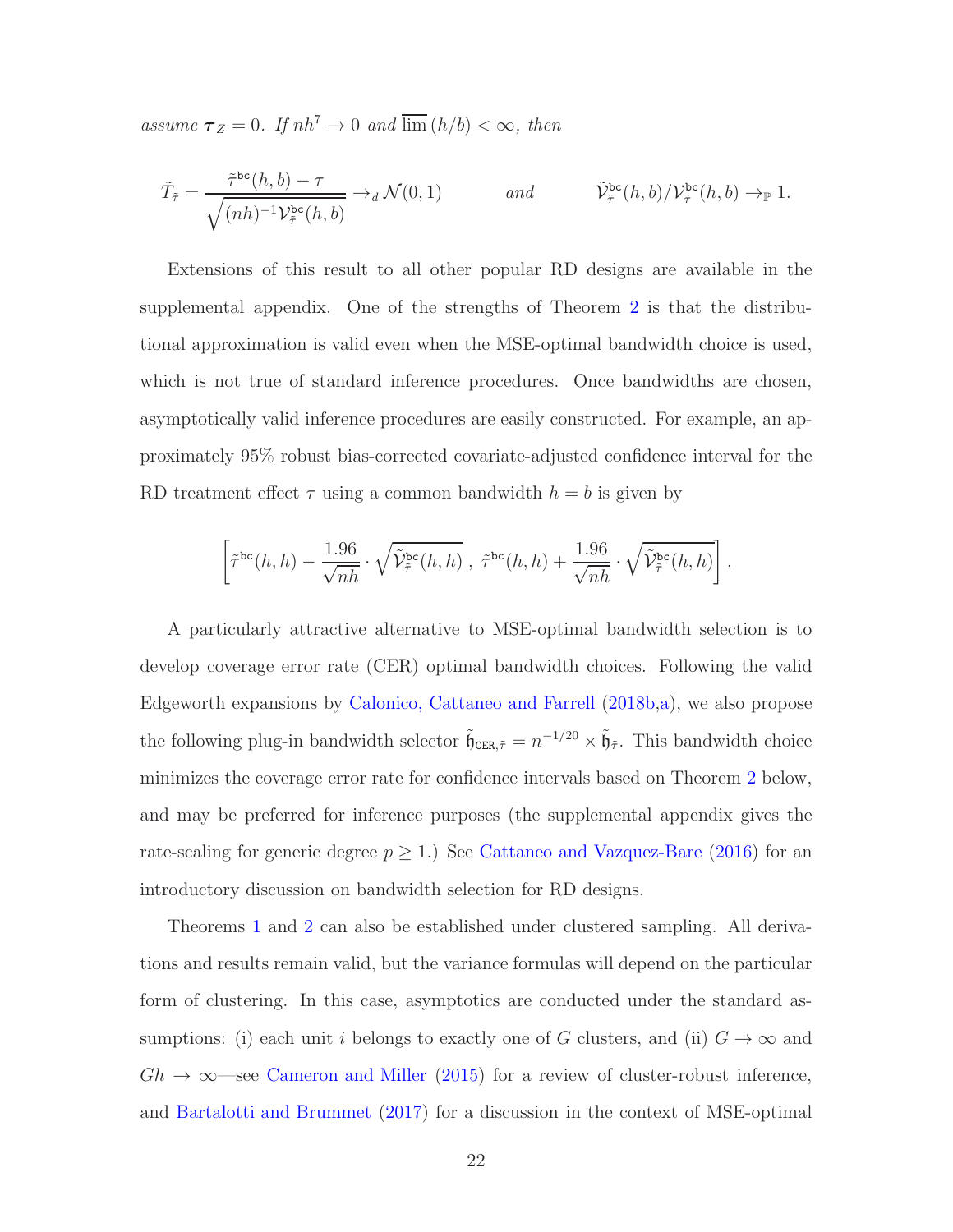bandwidth selection for sharp RD designs. This extension is conceptually straightforward but notationally cumbersome, and is deferred to the supplemental appendix. Our companion software in R and Stata also includes cluster-robust options for bandwidth selection, MSE-optimal point estimation, and robust bias-corrected inference.

## <span id="page-23-0"></span>5 Numerical Results

We briefly summarize the main numerical findings from an empirical illustration and a Monte Carlo study. Additional simulation results can be found in the supplemental appendix.

#### 5.1 Empirical Illustration: Head Start Data

To illustrate our methods we first re-analyze the effect of Head Start assistance on child mortality in the U.S., which was first studied by [Ludwig and Miller](#page-29-2) [\(2007](#page-29-2)). The unit of observation is the U.S. county, the treatment is receiving technical assistance to apply for Head Start funds, and the running variable is the county-level poverty index constructed in 1965 by the federal government based on 1960 census information, with cutoff  $\bar{x} = 59.1984$ . The outcome is the child mortality rate (for children of ages five to nine) due to causes affected by Head Start's health services component. We compare the standard RD estimator to the covariate-adjusted RD estimator employing heteroskedasticity-robust nearest-neighbor variance estimation. There are nine pre-intervention covariates from the 1960 U.S. Census: total population, percentage of black and urban population, and levels and percentages of population in three age groups (children aged 3 to 5, children aged 14 to 17, and adults older than 25). Full replication code in both R and Stata is available at <https://sites.google.com/site/rdpackages/replication/>.

Table [1](#page-24-0) presents the main results. The first row reports the local linear point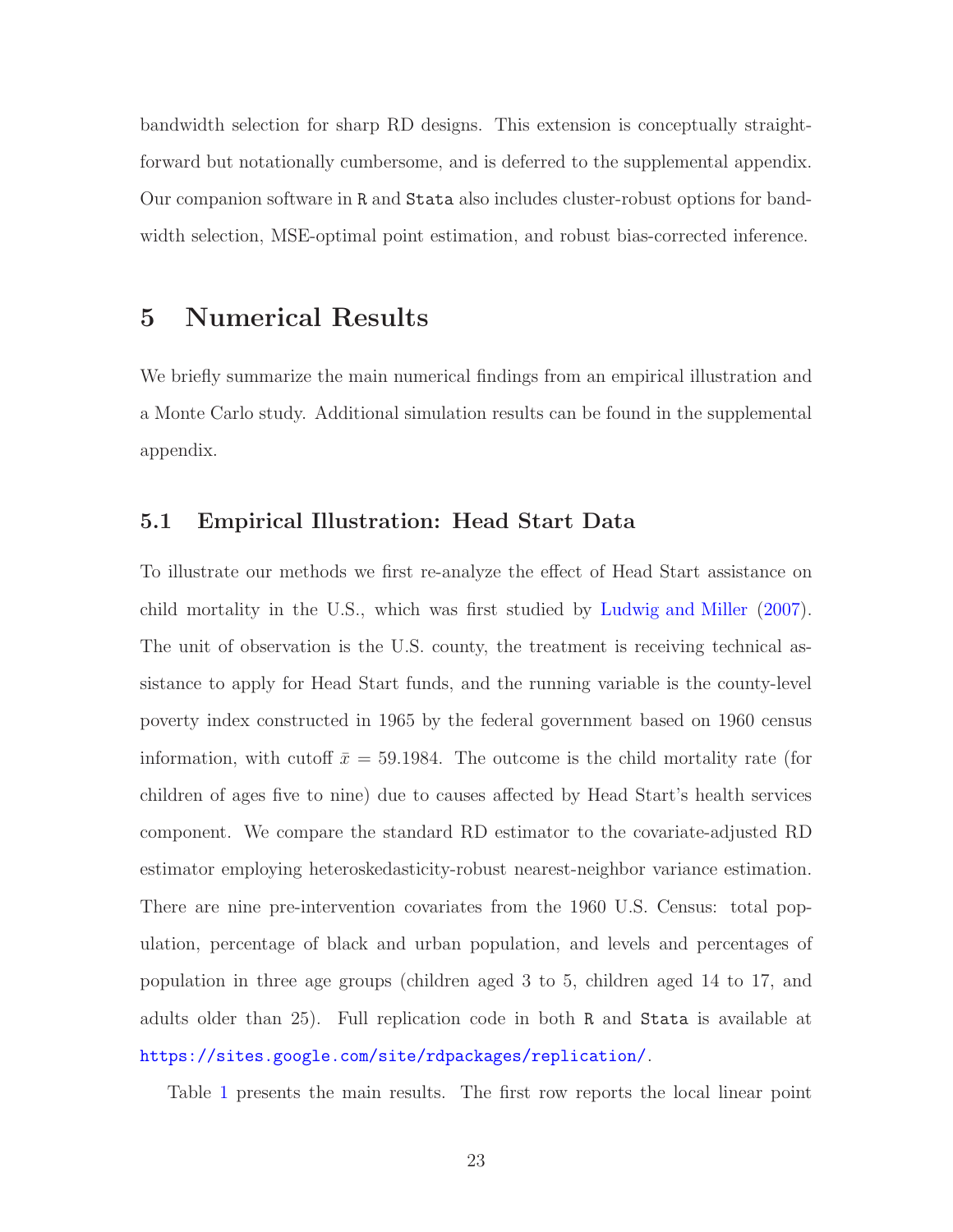<span id="page-24-0"></span>

| MSE-optimal bandwidths:           | not using covariates |                                   | using covariates  |
|-----------------------------------|----------------------|-----------------------------------|-------------------|
|                                   | Standard             | Cov-adjusted                      | Cov-adjusted      |
| RD treatment effect               | $-2.41$              | $-2.51$                           | $-2.47$           |
| Inference with $h/b$ unrestricted |                      |                                   |                   |
| Robust 95\% CI                    |                      | $[-5.46, -0.10]$ $[-5.37, -0.45]$ | $[-5.21, -0.37]$  |
| CI length change $(\%)$           |                      | $-8.25$                           | $-9.76$           |
| Robust p-value                    | 0.042                | 0.021                             | 0.024             |
| Inference with $h/b = 1$          |                      |                                   |                   |
| Robust 95\% CI                    |                      | $[-6.41, -1.09]$ $[-6.64, -1.46]$ | $[-6.54, -1.39]$  |
| CI length change $(\%)$           |                      | $-2.86$                           | $-3.23$           |
| Robust p-value                    | 0.006                | 0.002                             | 0.003             |
| $h \mid b$                        | $6.81 \mid 10.72$    | $6.81 \mid 10.72$                 | $6.98 \mid 11.64$ |
| $n_{-} \mid n_{+}$                | 234 180              | 234   180                         | 240   184         |

Table 1: Empirical Illustration (Head Start Data)

Notes: (i) All estimates are computed using a triangular kernel and nearest neighbor heteroskedasticity-robust variance estimators. (ii) Columns under "Standard" and "Cov-adjusted" correspond to, respectively, standard and covariate-adjusted RD estimation and inference methods, given a choice of bandwidths. (iii) Bandwidths used  $(h \text{ and } b)$  are data-driven MSE-optimal for either standard RD estimator or covariate-adjusted RD estimator (depending on the group of columns). Specifically, in the first two columns (not using covariates) the bandwidths are selected to be MSE-optimal for  $\hat{\tau}$  (standard RD estimation), while in the third column (using covariates) the bandwidths are selected to be MSE-optimal for  $\tilde{\tau}$  (covariate-adjusted RD estimation).

estimate using the corresponding MSE-optimal bandwidth  $h$  as described in each column. The next three rows report 95% robust bias-corrected confidence intervals, the percentage length change of the covariate-adjusted confidence interval relative to the unadjusted one, and the p-value associated with the hypothesis of zero RD treatment effect. These three rows appear twice, first when h for the RD point estimator and b for the bias estimator are chosen separately, and then when  $b = h$ . Finally, the last two rows report, respectively, the estimated bandwidths and the number of observations to the left and to the right of the cutoff with  $X_i \in [\bar{x}-h, \bar{x}+h]$ .

The empirical findings are consistent with our theoretical results: employing covariate-adjusted RD inference leads to precision improvements while the point estimators remain stable. The point estimate ranges from  $-2.41$  to  $-2.51$ , and it is statistically different from zero at 5% level in all cases. As should be expected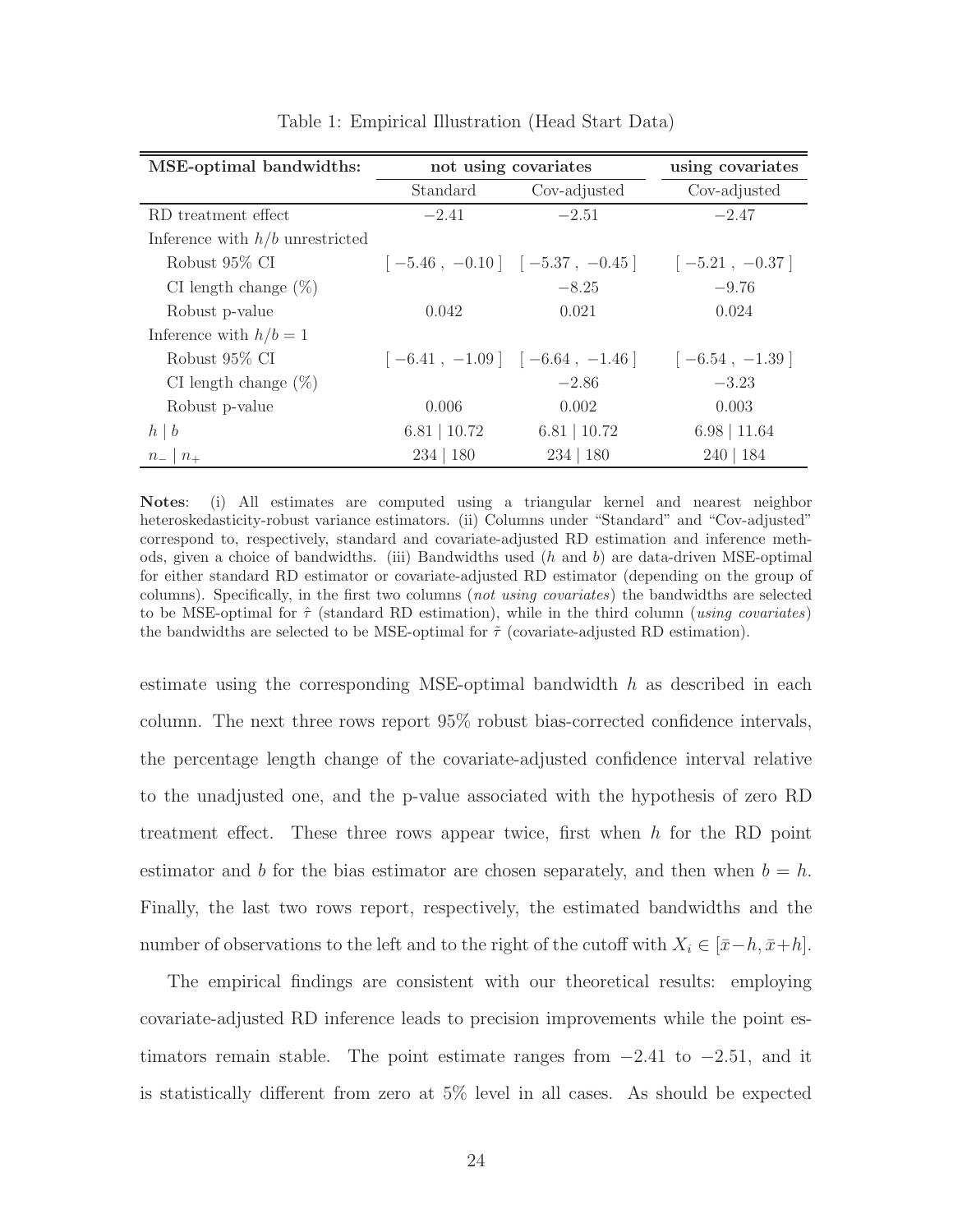when the additional covariates are truly predetermined, including covariates does not substantially alter the point estimates (we also implemented "placebo tests" on the additional covariates and found, as expected, no statistical evidence of RD treatment effects). Including covariates leads to sizable efficiency gains: the rows labeled "CI length change  $(\%)$ " show a nearly 10% efficiency gain when the bandwidths are unrestricted and optimally chosen using covariates.

#### 5.2 Simulation Evidence

We also investigate the finite sample performance of our methods using realistic simulated data. We consider four data generating processes constructed using the data of [Lee](#page-29-1) [\(2008](#page-29-1)), where all parameters were obtained from real data unless explicitly noted otherwise. This simulation model has been used extensively in the literature, which facilitates the comparison across studies. All the models include a predetermined covariate (previous democratic vote share), and they vary in the importance of this covariate: (i) in Model 1, the covariate is irrelevant; (ii) in Model 2, it enters the conditional expectation of the potential outcomes  $\mathbb{E}[Y_i(t)|X_i, \mathbf{Z}_i(t)], t \in \{0, 1\}$  according to the real data; (iii) Model 3 takes Model 2 but sets the residual correlation between the outcome and covariate to zero; and (iv) Model 4 takes Model 2 but doubles the residual correlation between the outcome and covariate equations. Models 3 and 4 do not imply  $Cov[Y_i(t), \mathbf{Z}_i(t)|X_i] = 0, t \in \{0, 1\}.$ 

The constructions allow  $\mathbb{E}[Y_i(t)|X_i, \mathbf{Z}_i(t)]$  to have different coefficients on each side of the cutoff, while the conditional expectation of the potential covariates  $\mathbb{E}[\mathbf{Z}_i(t)|X_i]$ ,  $t \in \{0, 1\}$ , are constructed assuming they are continuous at the cutoff (but still with different coefficients on either side). Therefore, our covariate-adjusted RD estimator is "misspecified" when viewed as a local weighted least squares fit. To conserve space, all details and results of our Monte Carlo study are given in Part V of the supplemental appendix. All findings are consistent with our large sample theory. We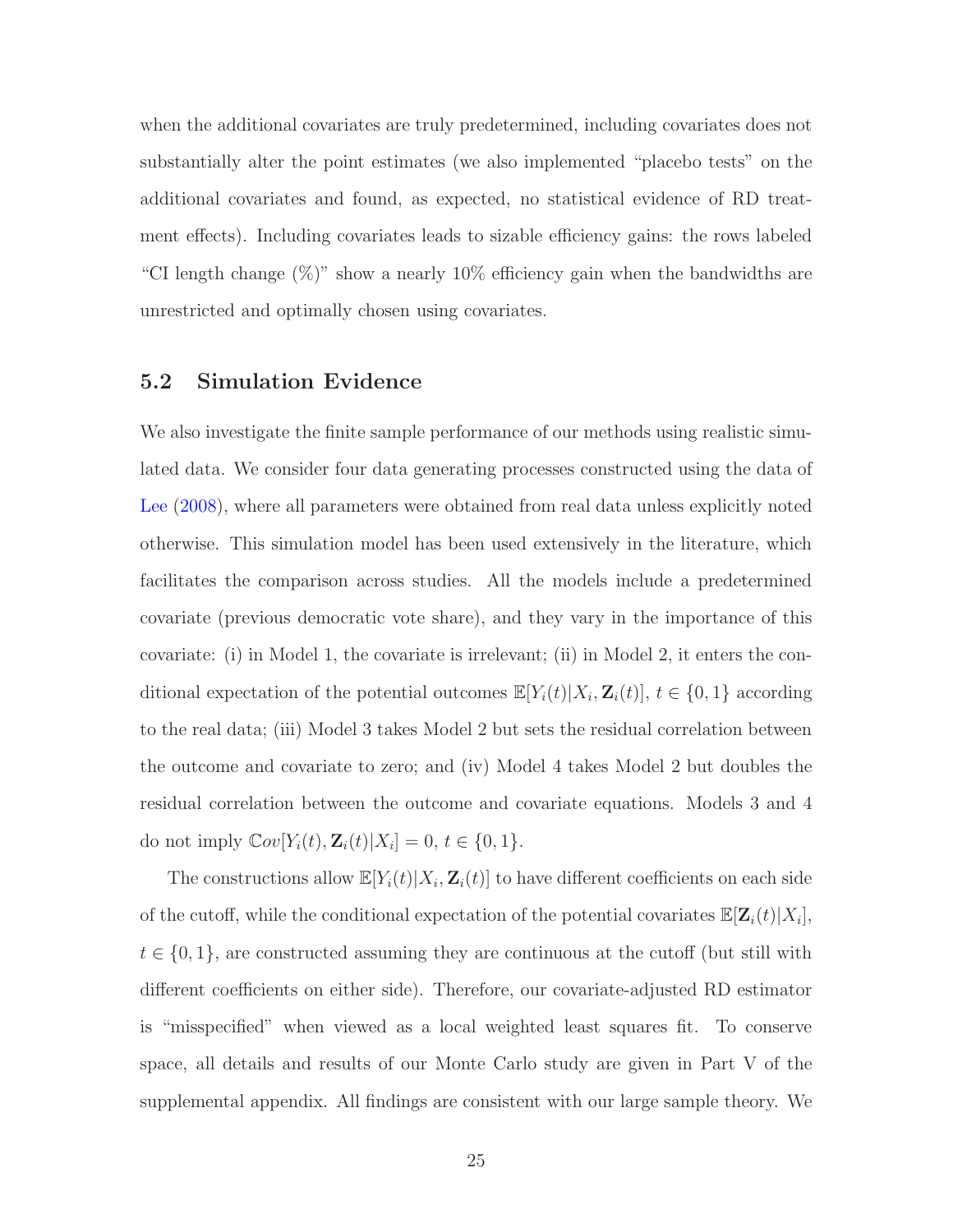find that covariate-adjusted local polynomial analysis can improve both MSE and interval length, sometimes dramatically. The gains are largest in Model 4, with the amplified residual correlation, and least in Model 3, when that channel is shut down, as the theory predicts. The results for Model 1 show that including an irrelevant covariate hardly changes empirical results and conclusions. Finally, we find that our data-driven bandwidth selectors work reasonably well.

## <span id="page-26-0"></span>6 Conclusion

We provided a formal framework for identification, estimation, and inference in RD designs when covariates are included in local polynomial estimation. We augmented the standard local polynomial estimator with covariates entering in an additiveseparable, linear-in-parameters way, and showed that the resulting covariate-adjusted RD estimator remains consistent for the standard RD treatment effect if the covariate adjustment is restricted to be equivalent above and below the cutoff. Furthermore, this estimator can achieve substantial efficiency gains relative to the unadjusted RD estimator. Thus, we are able to characterize precisely the potential for point estimation and inference improvements, and in particular, efficiency gains. We also provided new MSE expansions, several optimal bandwidth choices and optimal point estimators, robust nonparametric inference procedures based on bias-correction, and heteroskedasticity-consistent and cluster-robust standard errors. Our results and practical methods cover sharp, fuzzy, and kink RD designs, and we also discuss extensions to clustered data. Finally, we illustrated the practical implications of our results using both an application and simulated data.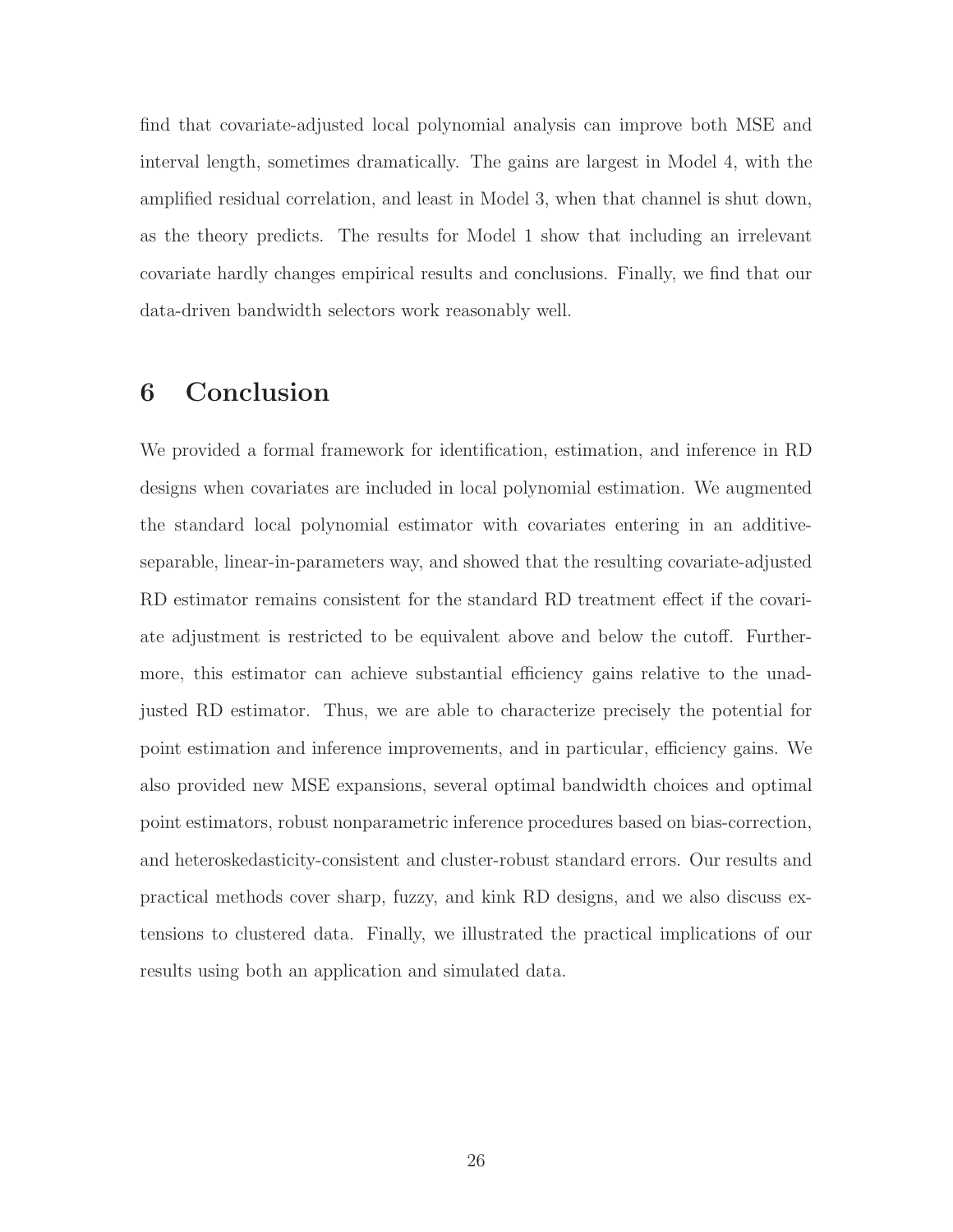## References

- <span id="page-27-4"></span>Arai, Y., and Ichimura, H. (2018), "Simultaneous Selection of Optimal Bandwidths for the Sharp Regression Discontinuity Estimator," Quantitative Economics, forthcoming, 9, 441–482.
- <span id="page-27-8"></span>Bartalotti, O., and Brummet, Q. (2017), "Regression Discontinuity Designs with Clustered Data," in Regression Discontinuity Designs: Theory and Applications (Advances in Econometrics, volume 38), eds. M. D. Cattaneo and J. C. Escanciano, Emerald Group Publishing, pp. 383–420.
- <span id="page-27-6"></span>Calonico, S., Cattaneo, M. D., and Farrell, M. H. (2018a), "Coverage Error Optimal Confidence Intervals," Working paper, University of Michigan.
- <span id="page-27-5"></span>(2018b), "On the Effect of Bias Estimation on Coverage Accuracy in Nonparametric Inference," Journal of the American Statistical Association, forthcoming.
- <span id="page-27-1"></span>Calonico, S., Cattaneo, M. D., Farrell, M. H., and Titiunik, R. (2017), "rdrobust: Software for Regression Discontinuity Designs," Stata Journal, 17, 372–404.
- <span id="page-27-3"></span>Calonico, S., Cattaneo, M. D., and Titiunik, R. (2014), "Robust Nonparametric Confidence Intervals for Regression-Discontinuity Designs," *Econometrica*, 82, 2295– 2326.
- <span id="page-27-7"></span>Cameron, A. C., and Miller, D. L. (2015), "A Practitioner's Guide to Cluster-Robust Inference," Journal of Human Resources, 50, 317–372.
- <span id="page-27-0"></span>Cattaneo, M. D., and Escanciano, J. C. (2017), Regression Discontinuity Designs: Theory and Applications (Advances in Econometrics, volume 38), Emerald Group Publishing.
- <span id="page-27-2"></span>Cattaneo, M. D., Frandsen, B., and Titiunik, R. (2015), "Randomization Inference in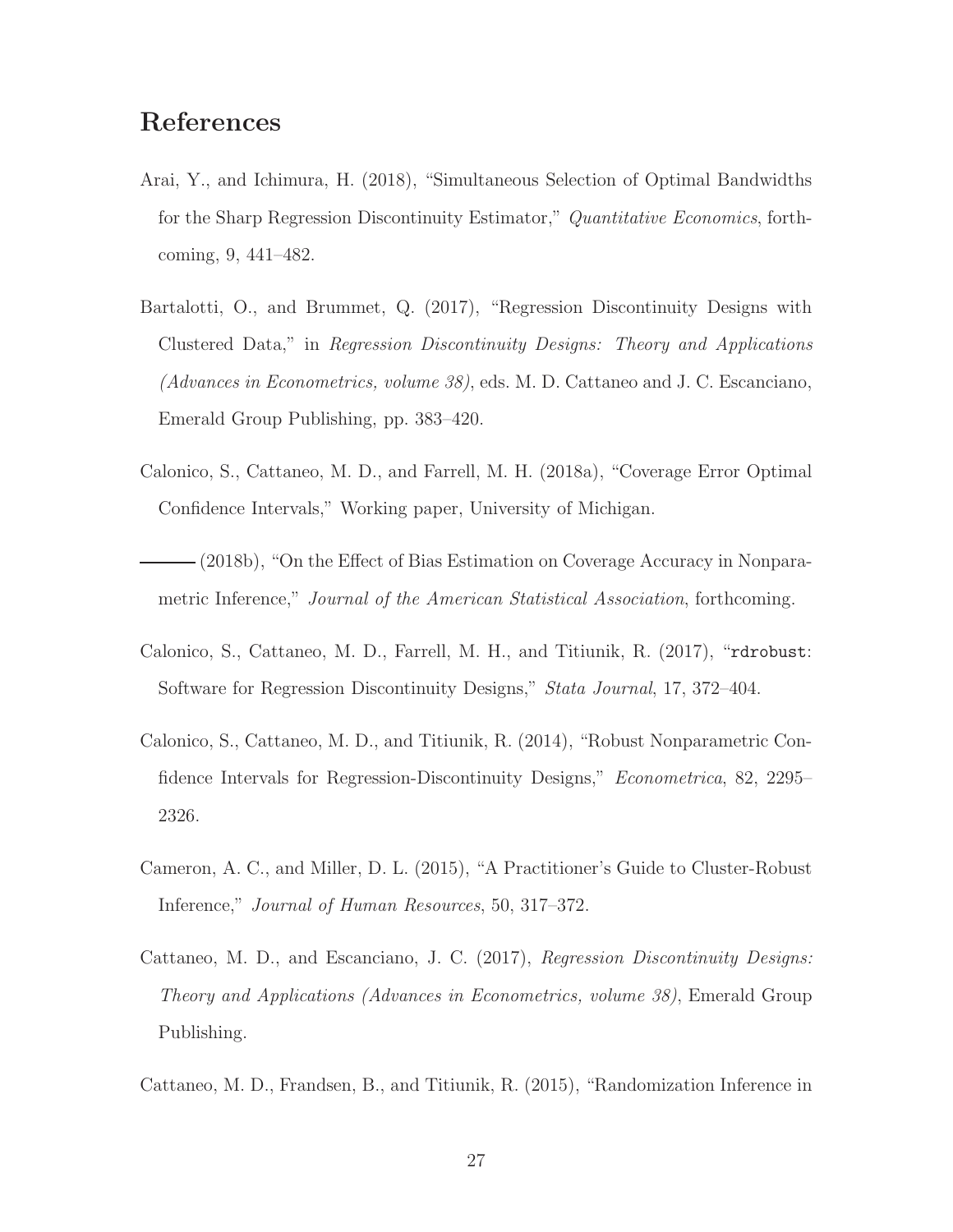the Regression Discontinuity Design: An Application to Party Advantages in the U.S. Senate," Journal of Causal Inference, 3, 1–24.

- <span id="page-28-2"></span>Cattaneo, M. D., Idrobo, N., and Titiunik, R. (2018a), A Practical Introduction to Regression Discontinuity Designs: Volume I, Cambridge Elements: Quantitative and Computational Methods for Social Science, Cambridge University Press, forthcoming.
- <span id="page-28-3"></span>(2018b), A Practical Introduction to Regression Discontinuity Designs: Volume II, Cambridge Elements: Quantitative and Computational Methods for Social Science, Cambridge University Press, in preparation.
- <span id="page-28-1"></span>Cattaneo, M. D., Titiunik, R., and Vazquez-Bare, G. (2017), "Comparing Inference Approaches for RD Designs: A Reexamination of the Effect of Head Start on Child Mortality," Journal of Policy Analysis and Management, 36, 643–681.
- <span id="page-28-7"></span>Cattaneo, M. D., and Vazquez-Bare, G. (2016), "The Choice of Neighborhood in Regression Discontinuity Designs," Observational Studies, 2, 134–146.
- <span id="page-28-6"></span>Freedman, D. A. (2008), "On Regression Adjustments in Experiments with Several Treatments," Annals of Applied Statistics, 2, 176–196.
- <span id="page-28-4"></span>Frölich, M., and Huber, M. (2018), "Including Covariates in the Regression Discontinuity Design," Journal of Business  $\mathscr B$  Economic Statistics, forthcoming.
- <span id="page-28-5"></span>Hahn, J., Todd, P., and van der Klaauw, W. (2001), "Identification and Estimation of Treatment Effects with a Regression-Discontinuity Design," Econometrica, 69, 201–209.
- <span id="page-28-0"></span>Imbens, G., and Lemieux, T. (2008), "Regression Discontinuity Designs: A Guide to Practice," Journal of Econometrics, 142, 615–635.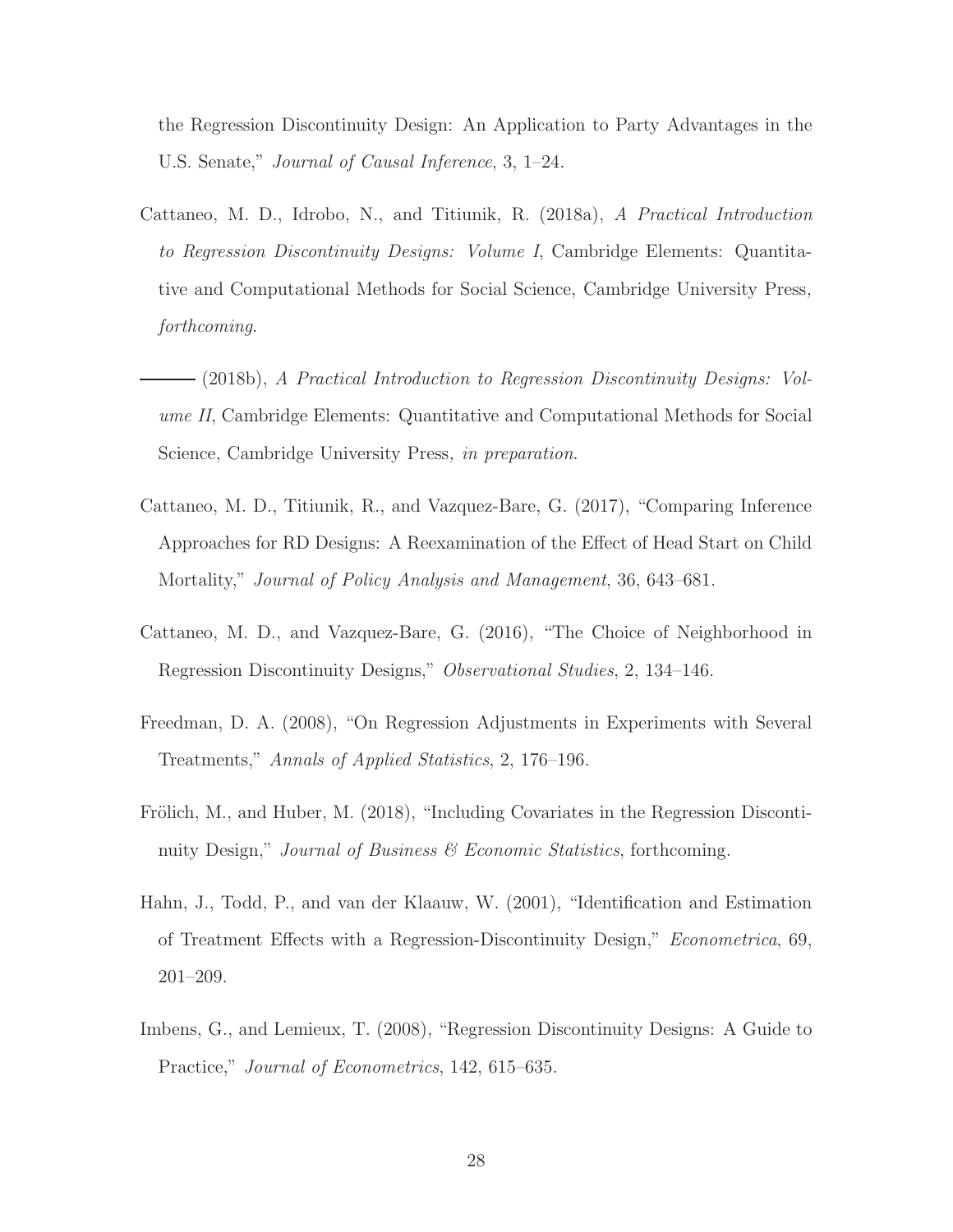- <span id="page-29-5"></span>Imbens, G. W., and Kalyanaraman, K. (2012), "Optimal Bandwidth Choice for the Regression Discontinuity Estimator," Review of Economic Studies, 79, 933–959.
- <span id="page-29-4"></span>Imbens, G. W., and Rubin, D. B. (2015), *Causal Inference in Statistics, Social, and* Biomedical Sciences, Cambridge University Press.
- <span id="page-29-1"></span>Lee, D. S. (2008), "Randomized Experiments from Non-random Selection in U.S. House Elections," Journal of Econometrics, 142, 675–697.
- <span id="page-29-0"></span>Lee, D. S., and Lemieux, T. (2010), "Regression Discontinuity Designs in Economics," Journal of Economic Literature, 48, 281–355.
- <span id="page-29-6"></span>Lin, W. (2013), "Agnostic Notes on Regression Adjustments to Experimental Data: Reexamining Freedman's Critique," Annals of Applied Statistics, 7, 295–318.
- <span id="page-29-2"></span>Ludwig, J., and Miller, D. L. (2007), "Does Head Start Improve Children's Life Chances? Evidence from a Regression Discontinuity Design," Quarterly Journal of Economics, 122, 159–208.
- <span id="page-29-3"></span>Sekhon, J., and Titiunik, R. (2017), "On Interpreting the Regression Discontinuity Design as a Local Experiment," in Regression Discontinuity Designs: Theory and Applications (Advances in Econometrics, volume 38), eds. M. D. Cattaneo and J. C. Escanciano, Emerald Group Publishing, pp. 1–28.